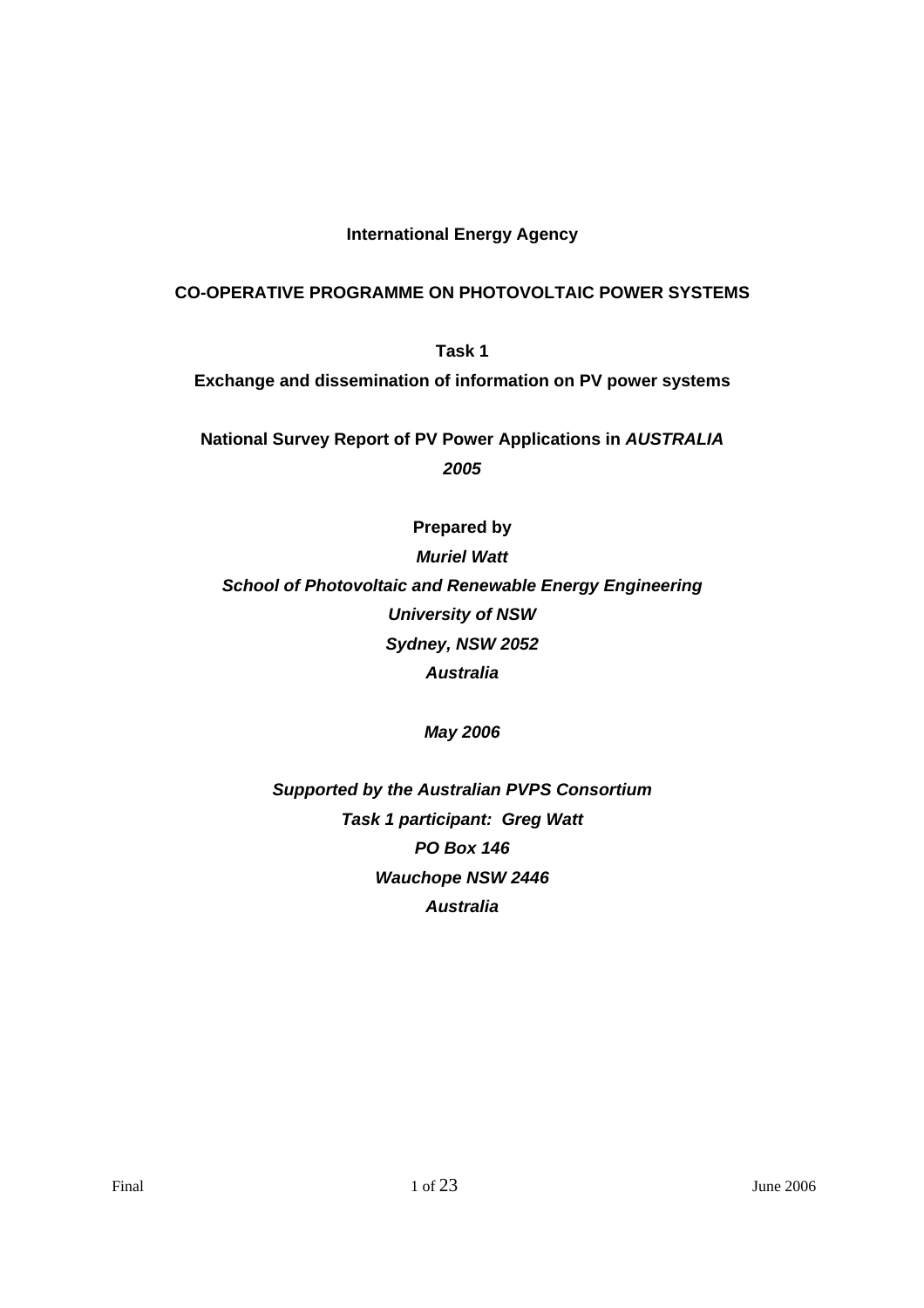# **Table of Contents**

| i.                      |                                 |                                                                                  |  |
|-------------------------|---------------------------------|----------------------------------------------------------------------------------|--|
| jj.                     |                                 |                                                                                  |  |
| iii                     |                                 |                                                                                  |  |
| 1                       |                                 |                                                                                  |  |
| $\overline{2}$          | 2.1<br>2.2<br>2.3<br>2.4<br>2.5 | Public budgets for market stimulation, demonstration / field test programmes and |  |
| $\overline{\mathbf{3}}$ | 3.1<br>3.3<br>3.4<br>3.5<br>3.6 | Manufacturers and suppliers of other components and systems  14                  |  |
| $\blacktriangle$        | 4.1<br>4.2<br>4.3               |                                                                                  |  |
| 5                       |                                 |                                                                                  |  |
|                         | <b>Annex A</b>                  |                                                                                  |  |
|                         | <b>Annex B</b>                  |                                                                                  |  |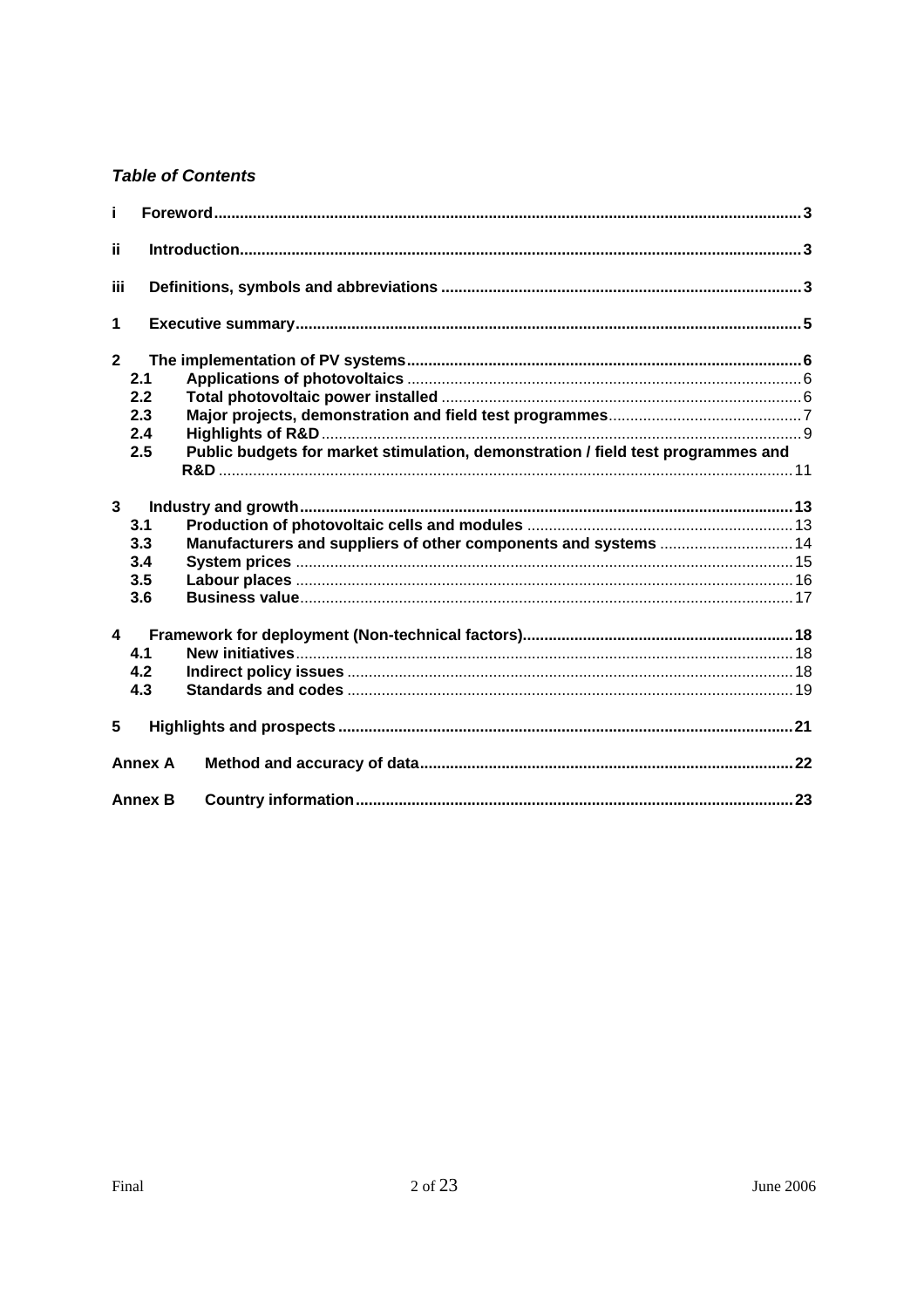## *i Foreword*

The International Energy Agency (IEA), founded in November 1974, is an autonomous body within the framework of the organisation for Economic Co-operation and Development (OECD), which carries out a comprehensive programme of energy co-operation among its 23 member countries. The European Commission also participates in the work of the Agency.

The IEA Photovoltaic Power Systems Programme (IEA-PVPS) is one of the collaborative R & D agreements established within the IEA and, since 1993, its participants have been conducting a variety of joint projects in the applications of photovoltaic conversion of solar energy into electricity.

The nineteen participating countries are Australia (AUS), Austria (AUT), Canada (CAN), Denmark (DNK), France (FRA), Germany (DEU), Israel (ISR), Italy (ITA), Japan (JPN), Korea (KOR), Mexico (MEX), The Netherlands (NLD), Norway (NOR), Portugal (PRT), Spain (ESP), Sweden (SWE), Switzerland (CHE), The United Kingdom (GBR) and The United States of America (USA). The European Commission is also a member.

The overall programme is headed by an Executive Committee composed of one representative from each participating country, while the management of individual research projects (tasks) is the responsibility of Operating Agents. Nine tasks have been established, and currently five are active. Information about these tasks can be found on the public website www.iea-pvps.org. A new task concerning PV hybrid systems is now being developed.

### *ii Introduction*

The objective of Task 1 of the IEA Photovoltaic Power Systems Programme is to facilitate the exchange and dissemination of information on the technical, economic, environmental and social aspects of photovoltaic power systems. An important deliverable of Task 1 is the annual *Trends in photovoltaic applications* report. This report gives information on trends in PV power applications in the PVPS member and other countries and is largely based on the information provided in the National Survey Reports which are produced annually by each Task 1 participant. The public PVPS website also plays an important role in disseminating information arising from the programme, including national information.

### *iii Definitions, symbols and abbreviations*

For the purposes of the National Survey Reports, the following definitions apply:

PV power system market: The market for all nationally installed (terrestrial) PV applications with a PV power capacity of 40 W or more.

Installed PV power: Power delivered by a PV module or a PV array under standard test conditions (STC) – irradiance of 1 000 W/m<sup>2</sup>, cell junction temperature of 25°C, AM 1,5 solar spectrum – (also see 'Rated power').

Rated power: Amount of power produced by a PV module or array under STC, written as W.

PV system: Set of interconnected elements such as PV modules, inverters that convert d.c. current of the modules into a.c. current, storage batteries and all installation and control components with a PV power capacity of 40 W or more.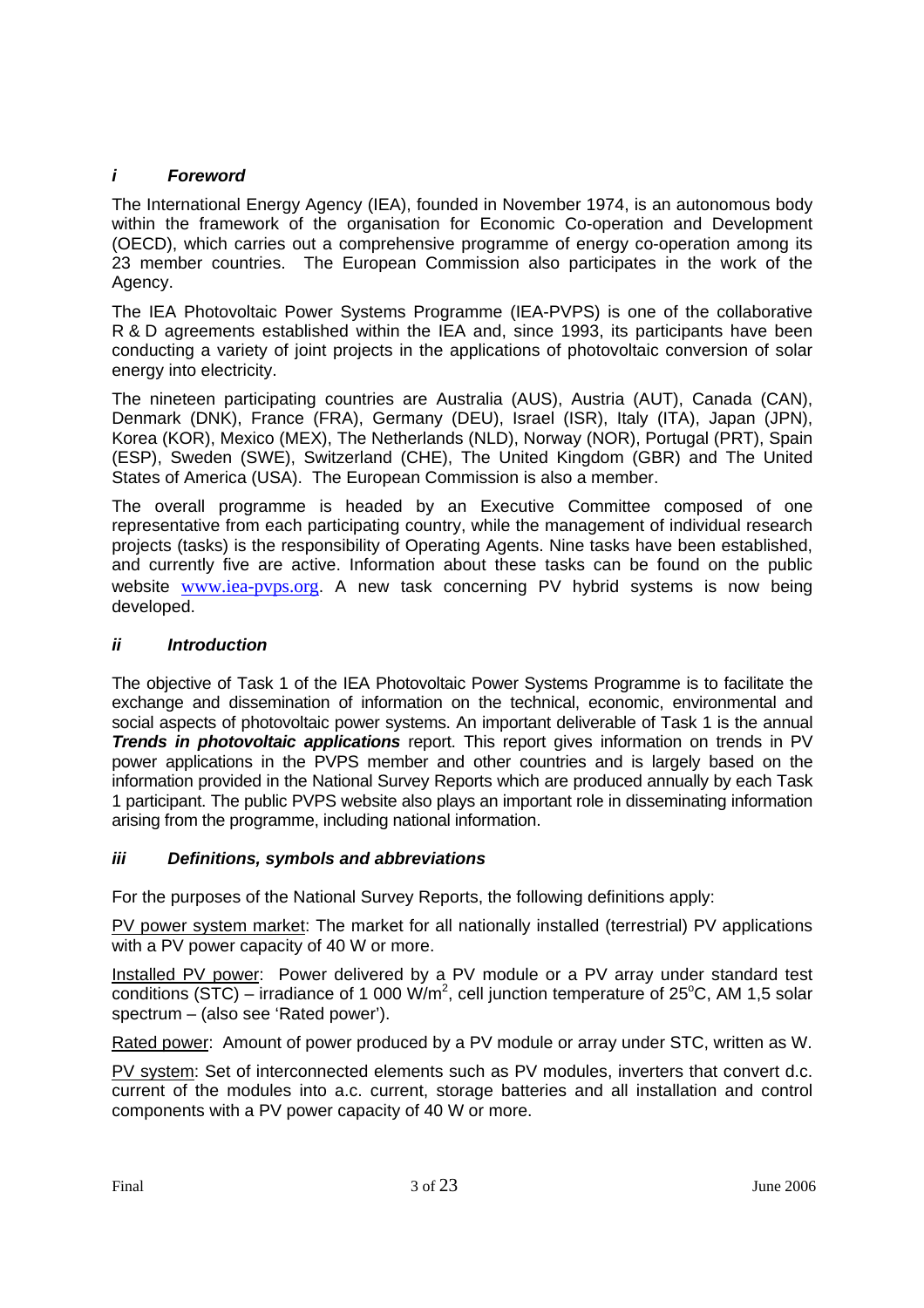Module manufacturer: An organisation carrying out the encapsulation in the process of the production of PV modules.

Off-grid domestic PV power system: System installed to provide power mainly to a household or village not connected to the (main) utility grid(s). Often a means to store electricity is used (most commonly lead-acid batteries). Also referred to as 'stand-alone PV power system'. Can also provide power to domestic and community users (plus some other applications) via a 'mini-grid', often as a hybrid with another source of power.

Off-grid non-domestic PV power system: System used for a variety of industrial and agricultural applications such as water pumping, remote communications, telecommunication relays, safety and protection devices, etc. that are not connected to the utility grid. Usually a means to store electricity is used. Also referred to as 'stand-alone PV power system'.

Grid-connected distributed PV power system: System installed to provide power to a gridconnected customer or directly to the electricity grid (specifically where that part of the electricity grid is configured to supply power to a number of customers rather than to provide a bulk transport function). Such systems may be on or integrated into the customer's premises often on the demand side of the electricity meter, on public and commercial buildings, or simply in the built environment on motorway sound barriers etc. They may be specifically designed for support of the utility distribution grid. Size is not a determining feature – while a 1 MW PV system on a rooftop may be large by PV standards, this is not the case for other forms of distributed generation.

Grid-connected centralized PV power system: Power production system performing the function of a centralized power station. The power supplied by such a system is not associated with a particular electricity customer, and the system is not located to specifically perform functions on the electricity grid other than the supply of bulk power. Typically ground mounted and functioning independently of any nearby development.

Turnkey price: Price of an installed PV system excluding VAT/TVA/sales taxes, operation and maintenance costs but including installation costs. For an off-grid PV system, the prices associated with storage battery maintenance/replacement are excluded. If additional costs are incurred for reasons not directly related to the PV system, these should be excluded. (E.g. If extra costs are incurred fitting PV modules to a factory roof because special precautions are required to avoid disrupting production, these extra costs should not be included. Equally the additional transport costs of installing a telecommunication systems in a remote area are excluded).

Field Test Programme: A programme to test the performance of PV systems/components in real conditions.

Demonstration Programme: A programme to demonstrate the operation of PV systems and their application to potential users/owners.

Market deployment initiative: Initiatives to encourage the market deployment of PV through the use of market instruments such as green pricing, rate based incentives etc. These may be implemented by government, the finance industry, utilities etc.

Final annual yield: Total PV energy delivered to the load during the year per kW of power **installed** 

Performance ratio: Ratio of the final annual (monthly, daily) yield to the reference annual (monthly, daily) yield, where the reference annual (monthly, daily) yield is the theoretical annual (monthly, daily) available energy per kW of installed PV power.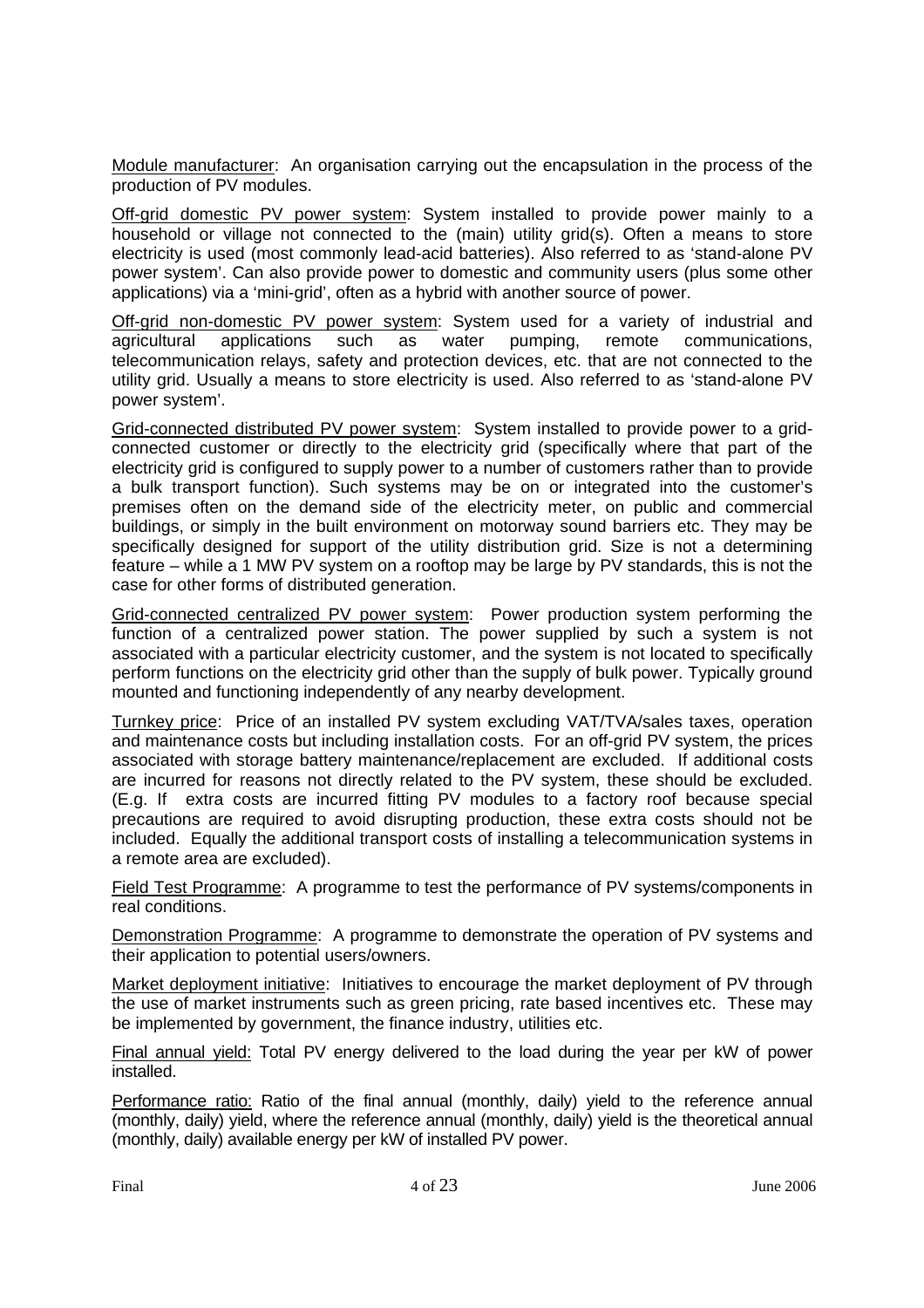# *1 Executive summary*

## • Installed PV power

Installations of PV in Australia grew at a steady rate of 15% over last year and totalled 8.3 MWp in 2005. The largest PV market, accounting for 3.4 MWp in 2005, is in off-grid systems for industrial, agricultural and telecommunications applications. Off-grid residential systems comprise the next largest market at 2.9 MWp, followed by grid connected (main grid and diesel grid) residential systems with 1.4 MWp. Australia has many small diesel grid systems in remote towns and 0.5 MWp of PV was connected in centralised systems to the main power stations, in addition to distributed systems connected via individual homes which receive power from diesel grids.

## • Module and system prices

PV module prices remained steady in 2005 at around AUD 8 per Wp. Prices are largely set on the international market, but are influenced by exchange rates and local delivery costs. System prices vary by location and application but have also remained reasonably steady in 2005. Residential rooftop systems averaged AUD 12-14 per Wp and stand-alone systems for off grid applications AUD 19-22 per Wp, although system types and inclusions vary widely.

## PV production

Australia produced 35.5 MWp of crystalline silicon cells in 2005 using imported wafers. Most of these were for the export market. 6.7 MWp of modules were made locally, of which nearly 50% were exported. Imported modules made up an increasing share of local sales. 0.4 MWp of concentrating PV systems were also manufactured and installed in 2005. This technology continues to show promise, particularly in diesel grids.

### • Budget support for PV

AUD 5 million was allocated by Commonwealth and State governments to PV related research and development, the largest portion for university based PV device research. A further AUD 21 million was spent on market stimulation programs, mainly capital cost rebates. Industry funded support for research, development, demonstration and commercialisation is estimated to be over AUD 5 million.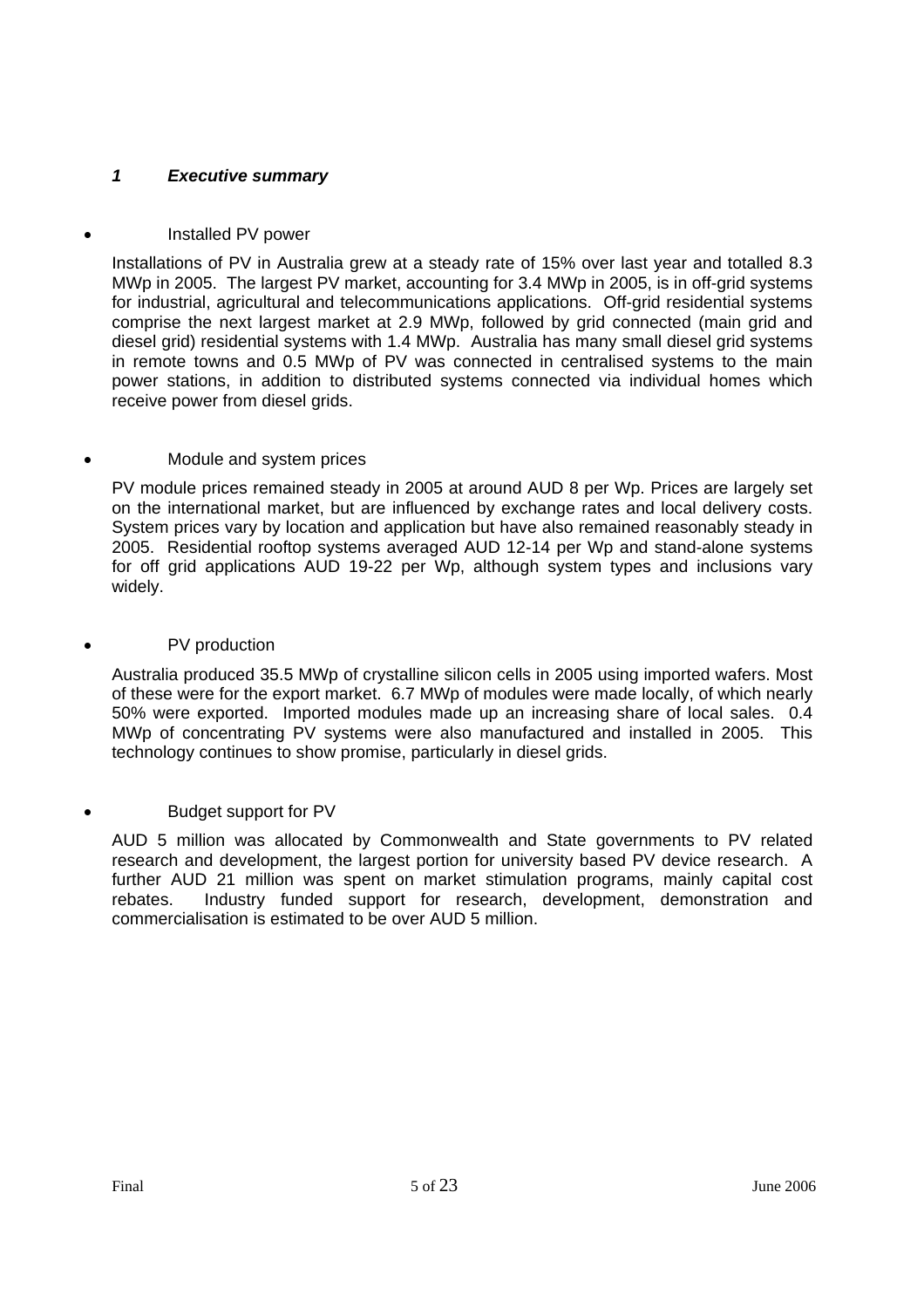# *2 The implementation of PV systems*

The PV power system market descried in this report is defined as the market of all nationally installed (terrestrial) PV applications with a PV capacity of 40W or more. A PV system consists of modules, as well as a selection of inverters, batteries, installation and control components, depending on the application.

# **2.1 Applications of photovoltaics**

The main applications for PV in Australia are for off-grid industrial and agricultural applications. These include power systems for telecommunications, signalling, cathodic protection, water pumping and lighting. Significant markets also exist for off grid residential and commercial power supplies and increasingly for fuel saving and peak load reduction on community diesel grid systems. Some of this market is supported by government grants aimed at reducing diesel fuel use. PV installations connected to central grids continue to increase steadily, with the majority of installations taking advantage of government grant programs which currently contribute 20-25% of up front capital costs. The main applications are rooftop systems for private residences, schools and community buildings.

# **2.2 Total photovoltaic power installed**

The total **cumulative** installed PV power for each sub-market on the 31 December of each year from 1992 onwards is shown in Table 1.

| Sub-market/<br>application                                         | 31 Dec.<br>1992<br>kWp | 31 Dec.<br>1993<br>kWp | 31 Dec.<br>1994<br>kWp | 31 Dec.<br>1995<br>kWp | 31 Dec.<br>1996<br>kWp | 31 Dec.<br>1997<br>kWp | 31 Dec.<br>1998<br>kWp | 31 Dec.<br>1999<br>kWp | 31 Dec.<br>2000<br>kWp | 31 Dec.<br>2001<br>kWp | 31 Dec.<br>2002<br>kWp | 31 Dec<br>2003<br>kWp | 31<br>Dec<br>2004<br>kWp | 31 Dec<br>2005<br>kWp |
|--------------------------------------------------------------------|------------------------|------------------------|------------------------|------------------------|------------------------|------------------------|------------------------|------------------------|------------------------|------------------------|------------------------|-----------------------|--------------------------|-----------------------|
| off-grid<br>domestic<br>including<br><b>recreational</b><br>market | 560                    | 2 0 3 0                | 2600                   | 3 2 7 0                | 4 0 8 0                | 4 8 6 0                | 5960                   | 6820                   | 9 1 1 0                | 10 960                 | 12 140                 | 13590                 | 15 900                   | 18768                 |
| off-grid non-<br>domestic                                          | 5760                   | 6865                   | 8 0 8 0                | 9 3 8 0                | 11 520                 | 13 320                 | 15 080                 | 16 360                 | 17 060                 | 19 170                 | 22 740                 | 26 060                | 29 640                   | 33 073                |
| grid-<br>connected<br><b>distributed</b>                           |                        | 5                      | 20                     | 30                     | 80                     | 200                    | 850                    | 490                    | 2 3 9 0                | 2800                   | 3 4 0 0                | 4 6 3 0               | 5410                     | 6860                  |
| grid-<br>connected<br>centralized                                  |                        |                        |                        | 20                     | 20                     | 320                    | 630                    | 650                    | 650                    | 650                    | 850                    | 350                   | 350                      | 880                   |
| <b>TOTAL</b>                                                       | 7 300                  | 8 9 0 0                | 10 700                 | 12 700                 | 15 700                 | 18700                  | 22 5 20                | 25 320                 | 29 210                 | 33 580                 | 39 130                 | 45 630                | 52 300                   | 60 580                |

**Table 1: The cumulative installed PV power in Australia in 4 sub-markets.** 

**Note**: Both distributed and centralized grid installations include systems in diesel grids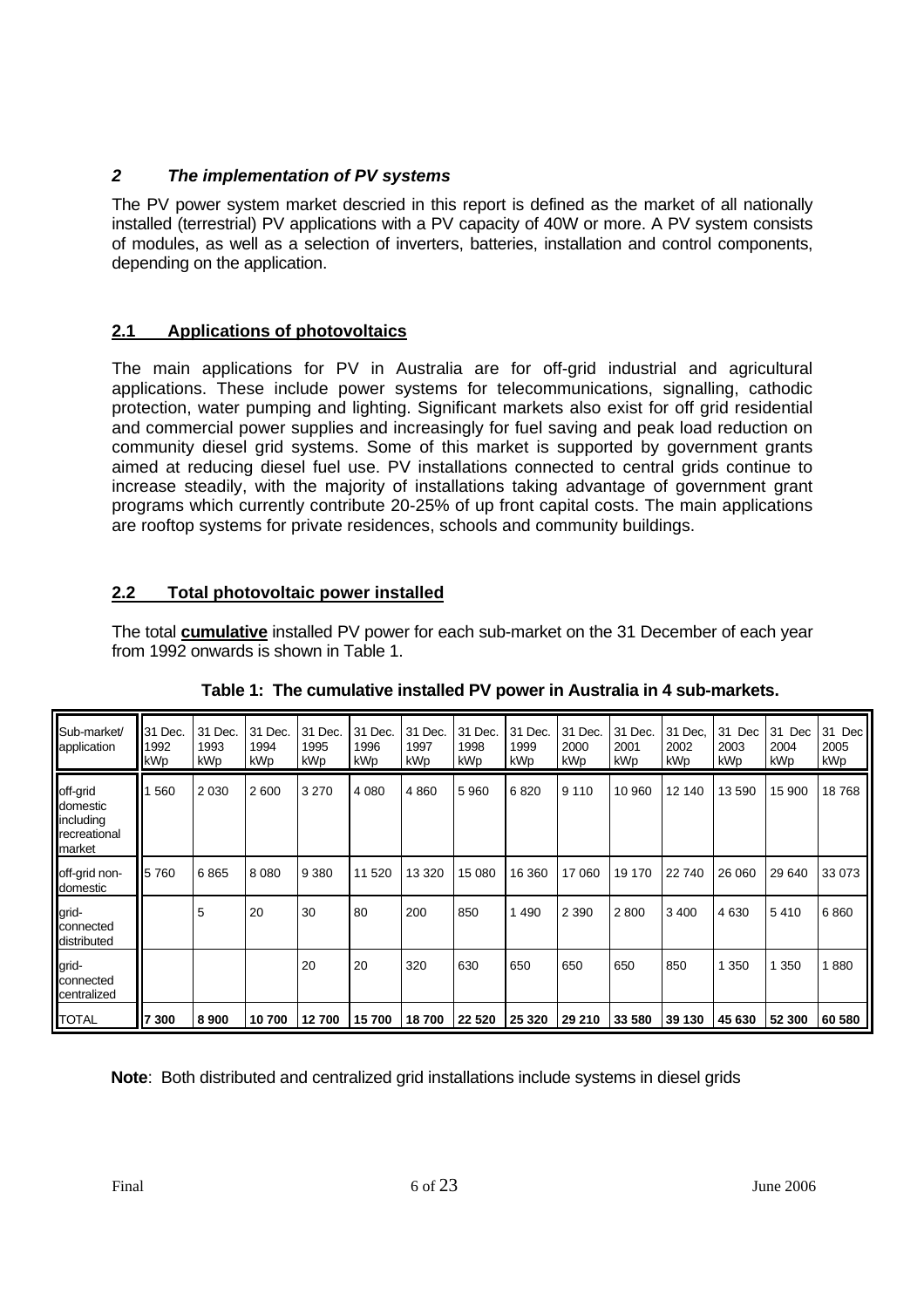## **2.3 Major projects, demonstration and field test programmes**

## *2.3.1 Australian Government Programmes*

### **PVRP – Photovoltaic Rebate Programme**

### **a) reasons for, and goals of, embarking on the programme;**

The PVRP aims to provide government assistance to householders and owners of community buildings, such as schools, to install photovoltaic systems. Other key objectives are to:

- Reduce greenhouse emissions;
- Assist in the development of the Australian PV industry; and
- Increase public awareness of renewable energy.

## **b) size and main technical and economic data;**

1042 systems were installed in 2005, amounting to 1.553 MWp. 65% of customers, accounting for 73% of installed capacity, were on grid connected buildings and around AUD 4.2 million was allocated in rebates. Since the start of the programme in 2000, more than 6,700 systems, using 8.2 MWp of PV, have been installed and rebates of over AUD 35 million have been provided.

## **c) funding sources and cost sharing;**

Australian Government funded, with administration by the State Governments. The programme commenced in 2000 and is currently funded until 2007. Householders are eligible for a rebate of 4 AUD/W capped at 4 000 AUD per residential system. Rebates will be reduced in stages to AUD 3,50/Wp over 2006-2007. Smaller rebates are also paid for extensions to an existing system. Community buildings attract an AUD 4/Wp rebate but have had a higher cap of AUD 8 000. This cap will be reduced to AUD 4 000 from 2006. As part of the Programme, the Australian Government has made available one million Australian dollars to fund projects by residential housing developers and display home builders. A rebate of AUD 3,50/Wp, reducing to AUD 3/Wp by end 2007, is available to developers in AUD 50 000 blocks.

### **d) main accomplishments by the end of the reporting year;**

Approvals for grid connected systems overtook those for off-grid systems by mid 2002 and now account for the majority of installations. Over 300 systems have been installed on community buildings, including schools. System sizes increased slightly in 2005 with grid systems averaging 1.7 kWp, compared with the 6 year average of 1.5 kWp, and off-grid systems averaging 1.2 kWp, compared with a 6 year average of 1 kWp.

### **e) problems encountered and lessons learned;**

The program has been instrumental in establishing a market for grid connected PV in Australia, but has had a stop-start nature almost since its inception. This market is not cost effective for most customers in Australia, since electricity prices are low, and so is likely to drop significantly if government support ceases. A long term support strategy is required, if a sustainable Australian grid market is to be developed.

### **f) planned continuation of the programme and plans for new activities.**

At present the budget will be exhausted by 2007 after which the Government plans to link PV installations into the Solar Cities trials, which are expected to begin installations by that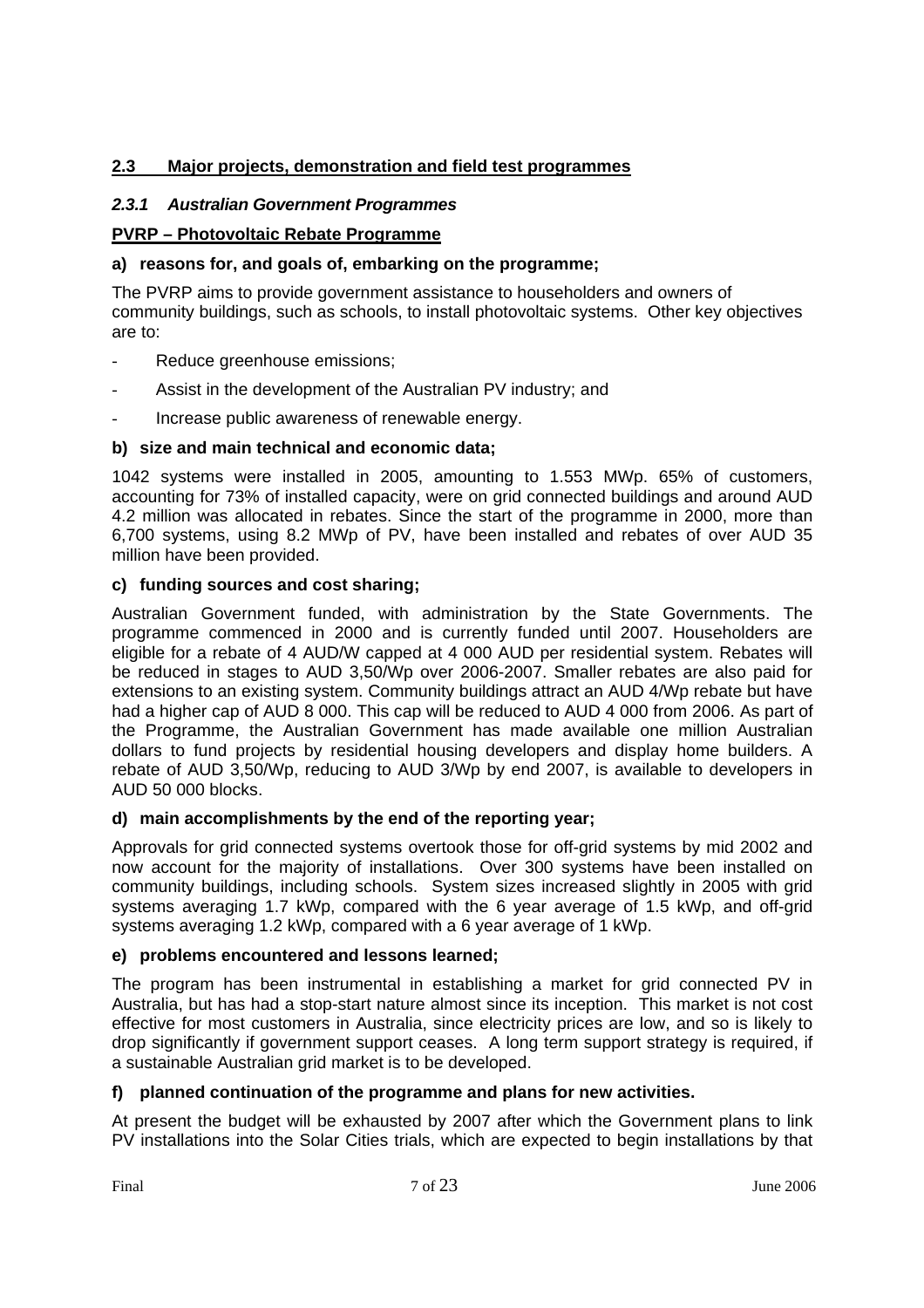time. This program will support only 4 cities and, although market based strategies for PV are expected to be developed, they are unlikely to provide market support across the country until the trials are well underway. Off-grid residential installations will also be impacted once the program ends, since support via the RRPGP (see below) is now only available in the Northern Territory and Western Australia and since diesel fuel excise is to be removed for stationary applications, making PV a more expensive option.

## **Renewable Remote Power Generation Programme**

## **a) reasons for, and goals of, embarking on the programme;**

To increase the use of renewable energy for power generation in off-grid and fringe of grid areas, to reduce diesel use, to assist the Australian renewable energy industry, to assist in meeting the infrastructure needs of indigenous communities and to reduce long-term greenhouse gas emissions.

This is an Australian Government programme, administered by State and Territory Governments. Each participating jurisdiction has established a slightly different programme, to meet the specific needs of local off-grid applications. However, in general, the target groups are indigenous and other small communities, commercial operations, including pastoral properties, tourist facilities and mining operations, water pumping and isolated households that operate within diesel grids, use direct diesel generation or are at the end of long grid lines.

## **b) size and main technical and economic data;**

2.08 MWp of PV was installed under RRPGP in 2005, bringing the total installed capacity to 5.35 MWp under this programme, of which 0.81 MWp is installed in large utility run diesel grid systems. The latter includes 0.43 MWp of solar concentrating dishes commissioned in the NT, with an additional 0.29 MWp to be commissioned in early 2006. Although it is not PV specific, over 95% of small systems installed under the RRPGP include some PV. The overall programme has funds of around AUD 205 million allocated to it, of which around AUD 141 million had been allocated by end 2005. In addition, AUD 7.5 million has been allocated to industry support activities, including test facilities, standards development, training, feasibility studies and demonstration projects.

### **c) funding sources and cost sharing;**

Core funding for this programme is provided to the participating jurisdictions by the Australian Government. Grants of up to 50% of the capital cost of renewable generation and essential enabling equipment that displace diesel generation are available, with additional funding provided by some States.

A specific allocation of AUD 8 million has been made for the *Bushlight* programme to assist with the development of industry capability and local understanding of renewable energy systems in small indigenous communities and to install household and community systems.

## **d) main accomplishments by the end of the reporting year;**

A total of approximately AUD 16.7 million was paid towards PV based renewable energy systems during 2005. Around 69% of the systems installed in 2005 were for residential purposes and 31% for agricultural / industrial uses, including water pumping systems. Under the *Bushlight* programme, 80 communities have been through an energy planning process and 65 PV powered household systems have been installed, with specifications developed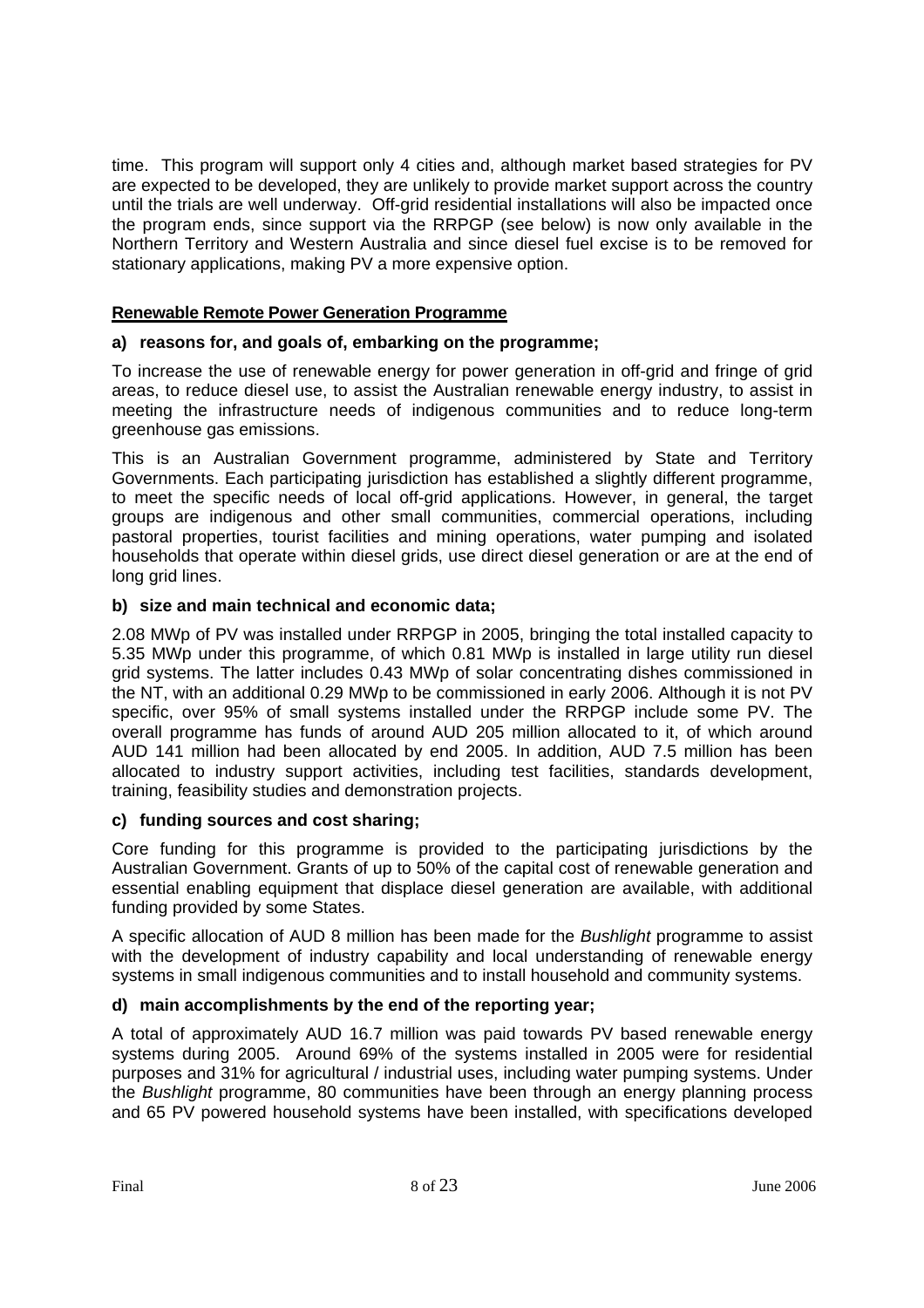in consultation with the end-users. Training is also provided for both end-users and local maintenance personnel. System performance and user satisfaction is being monitored.

### **e) problems encountered and lessons learned;**

Because the funding provided to each participating jurisdiction is based on diesel fuel excise paid by public power generators in remote areas, some States received very little or no funding, while others had significant funds. By end 2005, the only jurisdictions with significant funds remaining were Western Australia and the Northern Territory. Funding for Queensland was fully committed during 2005, due primarily to the popularity of the Renewable Energy Diesel Replacement Scheme sub-program. While the overall budget for the programme is high, applicants must source at least 50% of project costs, which poses a barrier to implementation in some remote communities. In States with reasonably sized offgrid PV markets the end of the programme is causing problems for local businesses, since customers have become accustomed to the subsidized prices. In addition, the removal of diesel fuel excise payments for stationary applications from 2006 will reduce diesel costs, thus reducing the cost effectiveness of PV for remote area power generation, although this may be offset by increases in fuel costs, if oil prices remain high.

## **f) planned continuation of the programme and plans for new activities.**

The Programme will continue until 2012, although commitments must be made by 2010. While initial applications have mainly been for small systems, an increasing number of larger, community-sized systems are now being installed.

## **2.4 Highlights of R&D**

### *2.4.1 Government R&D Programmes*

PV and Remote Area Power Systems have been identified by the Australian Government as technologies of strategic importance for Australia and for which Australia has a clear technological advantage internationally. This is reflected in priorities for Government R&D funding and will also be boosted by new R&D programmes:

*Renewable Energy Development Initiative (REDI)* – launched in October 2005, this programme will provide AUD 100 million over seven years in the form of competitive grants to Australian industry to support early-stage commercialisation; research and development; technology diffusion and proof-of-concept activities in renewable energy technology. Projects are required to demonstrate strong commercial and emissions-reduction potential. Origin Energy received AUD 5 million in the first grant round to assist with commercialisation of its Sliver™ Cell PV technology.

*The Low Emissions Technology and Abatement (LETA)* initiative is an AUD 26,9 million measure to reduce greenhouse gas emissions over the longer term by supporting the identification and implementation of cost effective abatement opportunities and the uptake of small scale low emission technologies in business, industry and local communities. Support for renewables is provided via an industry development sub-programme and will be available to State and Territory Government agencies and renewable energy industry associations.

*Advanced Electricity Storage Technologies*, including batteries, electro-mechanical, thermal and chemical storage, will be supported via an AUD 20,4 million fund, as part of the government's push to overcome barriers to renewables and other intermittent energy sources. Expressions of interest were called in late 2005 and funding will be awarded in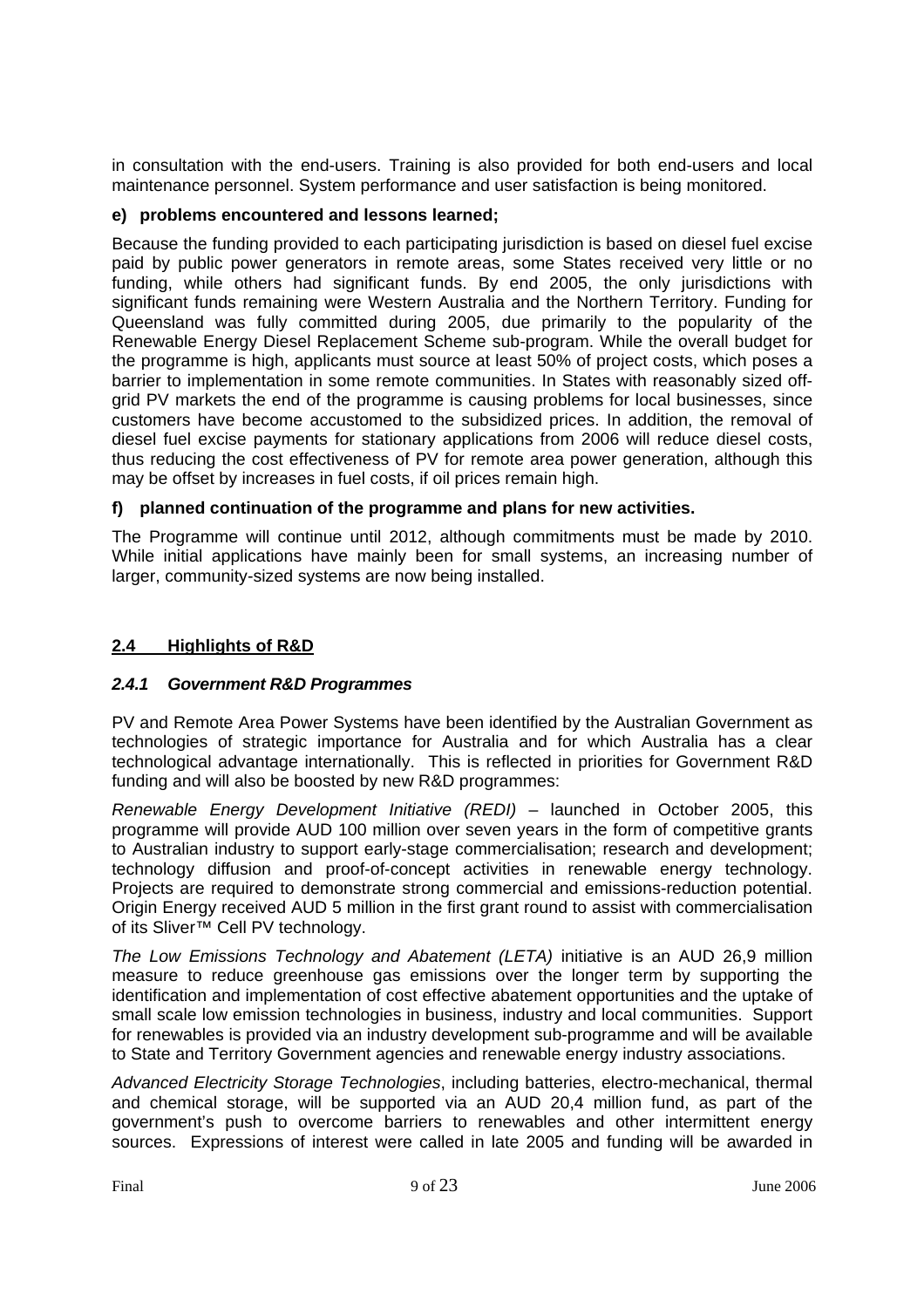2006. The aim is for Australian industry to demonstrate world-leading electricity storage technologies and develop creative solutions that will benefit both the electricity storage and renewable energy industries.

Australian Government annual funding for PV R&D, D (including market incentives) was about 25,5 million Australian dollars during 2005. Funding from the State governments for the same period was around 0,7 million Australian dollars, while funding is also available through various local governments.

## *2.4.2 University based R&D*

The **Centre of Excellence in Advanced Silicon Photovoltaics and Photonics**, University of NSW, has research streams focussed on short, medium and long term PV technology needs. Research undertaken includes cost reduction and efficiency improvements for wafer based silicon cells, improved silicon thin film processes and all-silicon tandem cells. Research into GaAs and DSC solar cells and nanoscale networks is also undertaken by other groups at the University of NSW.

The **Centre for Sustainable Energy Systems** at the Australian National University undertakes research into solar thermal and photovoltaic technologies including cell performance, thin films, efficiency and processing, parabolic trough and paraboloidal dish PV concentrator systems, and associated concentrator cells, trackers, controllers and mirrors, as well as a Combined Heat and Power Solar System. It is also undertaking research into thermochemical storage and phase change energy storage materials. The Centre continues in depth research and development of Sliver cells, concentrating on efficient and cost effective manufacturing processes and designs. Sliver modules with record efficiencies of 20% have been constructed.

The **Solar Energy Applications Research Group** at Monash University undertakes research into renewable energy power systems design, analysis and storage. It works with off-grid and grid applications. Fundamental research into supramolecular assemblies, new materials for energy capture and DSC solar cells is also undertaken at Monash.

The **Institute for Sustainable Systems and Technologies**, University of South Australia, undertakes research into PV applications, including commuter cars.

Other university PV programs include:

- **Murdoch University low cost silicon production**
- Flinders University improved dye sensitised solar cells
- University of Queensland semiconductor biopolymers, anti-reflection coatings
- Newcastle University nanoscale polymer devices
- Sydney University TiO2 nanostructures, flexible photovoltaics
- University of Western Australia Tantalum-Silicon cells
- Adelaide University Sustainable development strategies
- Melbourne University organic optoelectronic materals
- University of Wollongong TiO2 coatings, PV water purification
- Queensland University of Technology DSC solar cells, carbon nanotubes
- Curtin University hybrid mini-grids
- University of Technology, Sydney PV water pumps.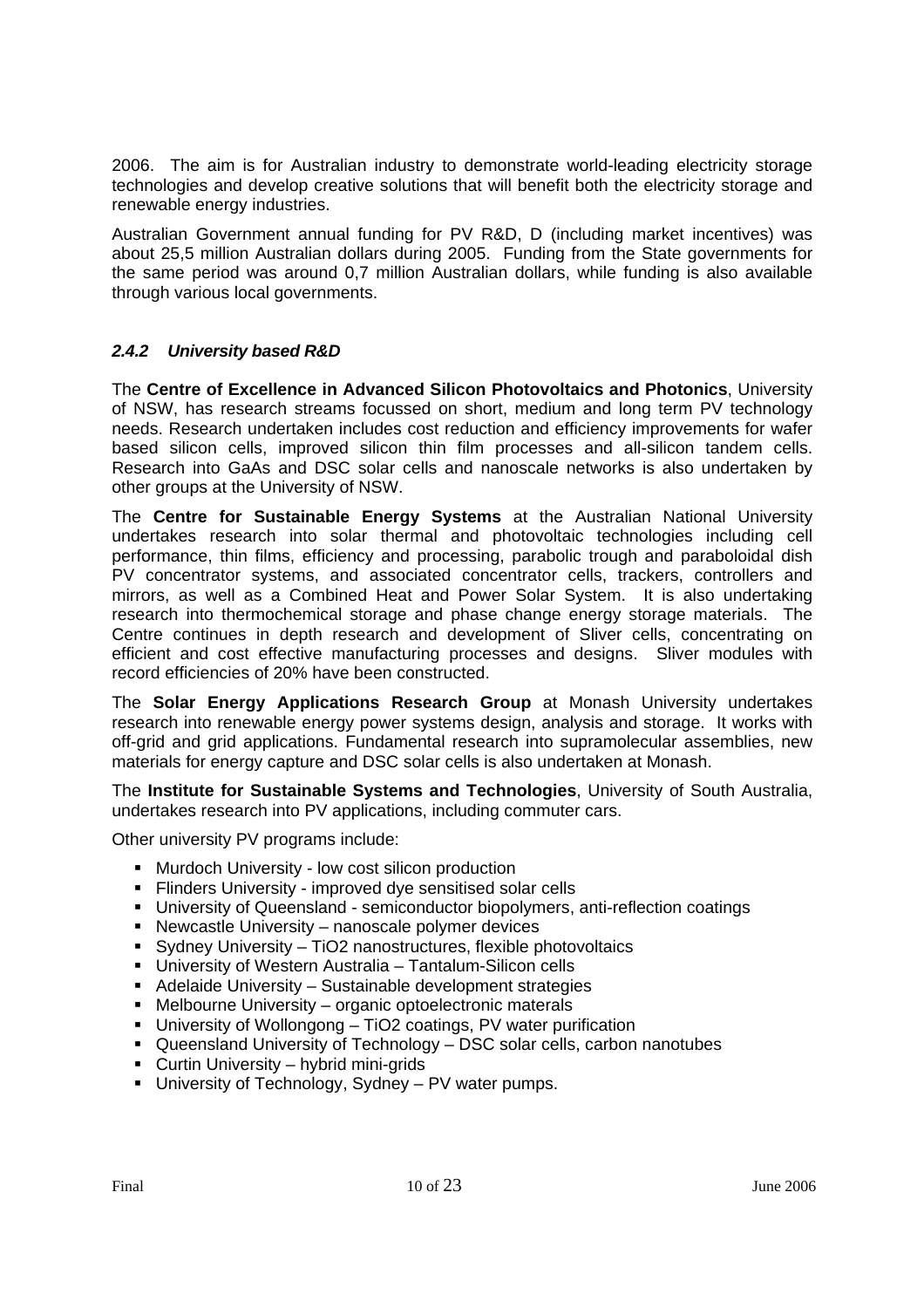## *2.4.3 Industry based R&D*

**BP Solar** is the largest commercial PV manufacturer in Australia and continues its development of automated production equipment, improved cell and module manufacture and systems development. It is also active in the development of safe and efficient installation systems and procedures including new frame types, mounting systems, integrated solar water heaters, smart communications and modular pre-designed packaged systems.

**CSG Solar** undertakes R&D on Crystalline Silicon on Glass, a thin film PV technology based on initial research at the UNSW. CSG cell and module manufacture is scheduled for 2006 in Germany.

**Dyesol** is the industrial research hub for the world's network of researchers into Dye Solar Cell (DSC) technology. Dyesol researches, develops and manufactures DSC materials and components as well as providing research and manufacturing equipment. Through Dyesol's website and online store, the DSC research community has access to the widest available range of DSC components and materials including nanoparticulate pastes and dyes, as well as equipment specifically designed to research and manufacture DSC. Formed in Dec 2004, Dyesol raised seed funds, transferred the key staff and acquired a suite of patents, pilot manufacturing plant and analytical laboratory from the leading Australian DSC team at Sustainable Technologies International, and from Swiss company Greatcell Solar. Dyesol listed on the ASX on 31 August 2005 following an Initial Public Offering (IPO) and is regarded as one of the most successful floats of the year, having traded consistently above its listing price and currently trading at several times listing price.

**Origin Energy** is commercialising the "Sliver cell" PV technology developed by the Australian National University. The technology promises crystalline Si cell performance with significantly lower wafer requirements. A 5 MW Pilot Plant was installed in Adelaide in 2004 and trial 10 W and 70 W modules have been produced. More extensive manufacture is anticipated by end 2006. The pilot plant can be expanded to approximately 25 MW p.a. capacity if pilot production is successful.

**PV Solar Energy Pty Ltd** continues development of its PV roof tile which uses a low cost pluggable PV junction box and monocrystalline solar cell laminates. Installation options include active air flow in the roof space below the modules to keep them cool and allow for warm air circulation into the building during winter months.

**Solar Systems Ltd**. continues development and commercialisation of its PV tracking concentrator dishes for off-grid community power supplies and end of grid applications. Current systems achieve 500 times concentration and use air or water cooling. System efficiencies of 20 per cent have been achieved. The systems are currently based on silicon cells, but work is continuing on development of non-silicon devices.

#### **2.5 Public budgets for market stimulation, demonstration / field test programmes and R&D**

Federal and State/Territory government budgets for PV related R&D and Market development are shown in Table 2. The bulk of Federal R&D funding is via Australian Research Council grants, which include Centres of Excellence, fellowships and various different types of research grant. Photovoltaics research potentially falls within a number of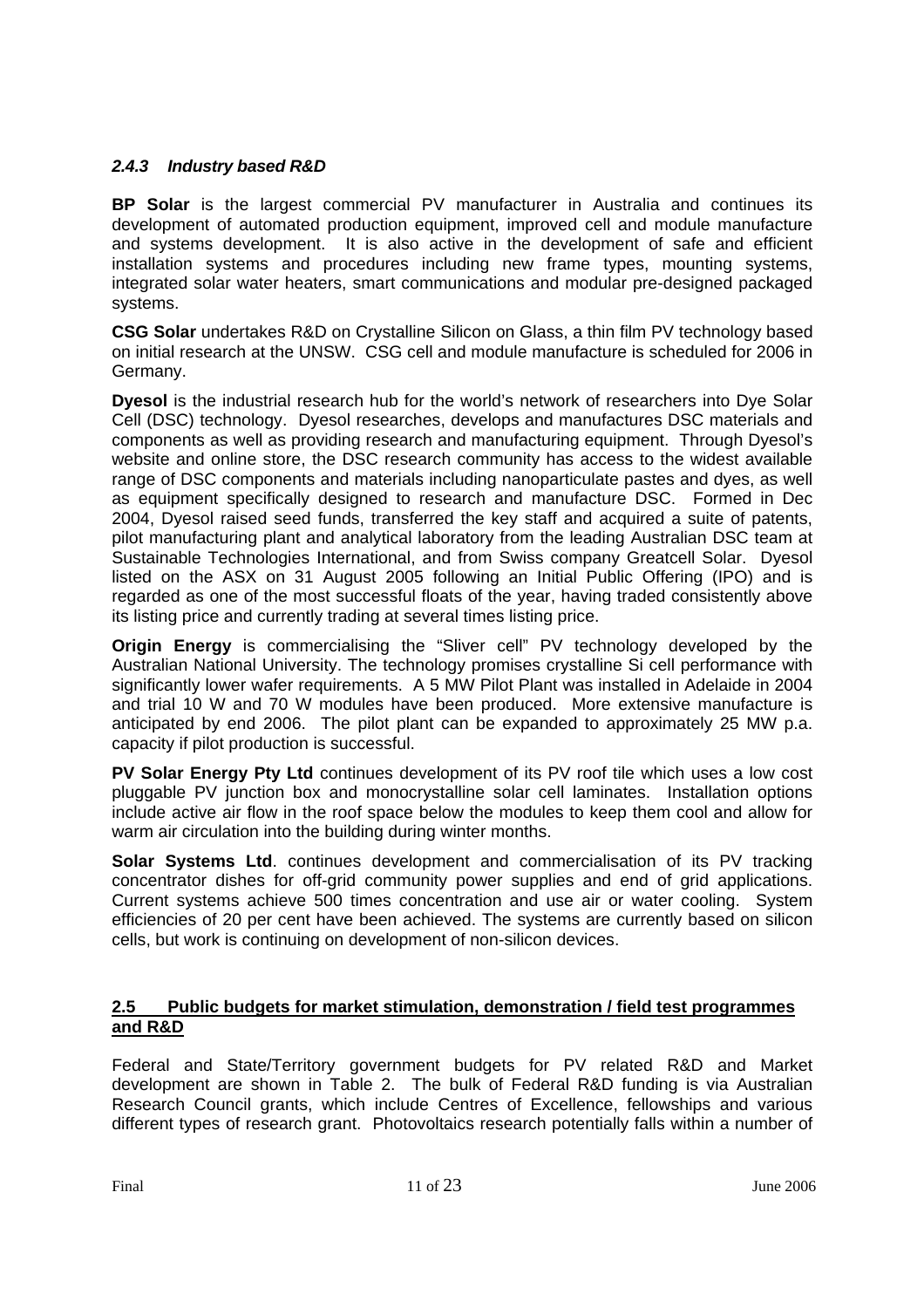the Government high priority research areas: environmental sustainability, frontier technology and safety of critical infrastructure. Several State governments have their own research funding support programs, usually administered via public calls. Market based support includes the PVRP and RRGPG programs described earlier. Some State governments provide additional funds to projects in their jurisdictions.

|                  | <b>R&amp;D</b> | Demo/Field test | Market |
|------------------|----------------|-----------------|--------|
| National/federal | 4.589          |                 | 20.870 |
| State/regional   | 0.445          |                 | 0.285  |
| Total            | 5.034          |                 | 21.155 |

**Table 2: Public budgets for R&D, demonstration/field test programmes and market incentives in Australia 2005 (AUD million).**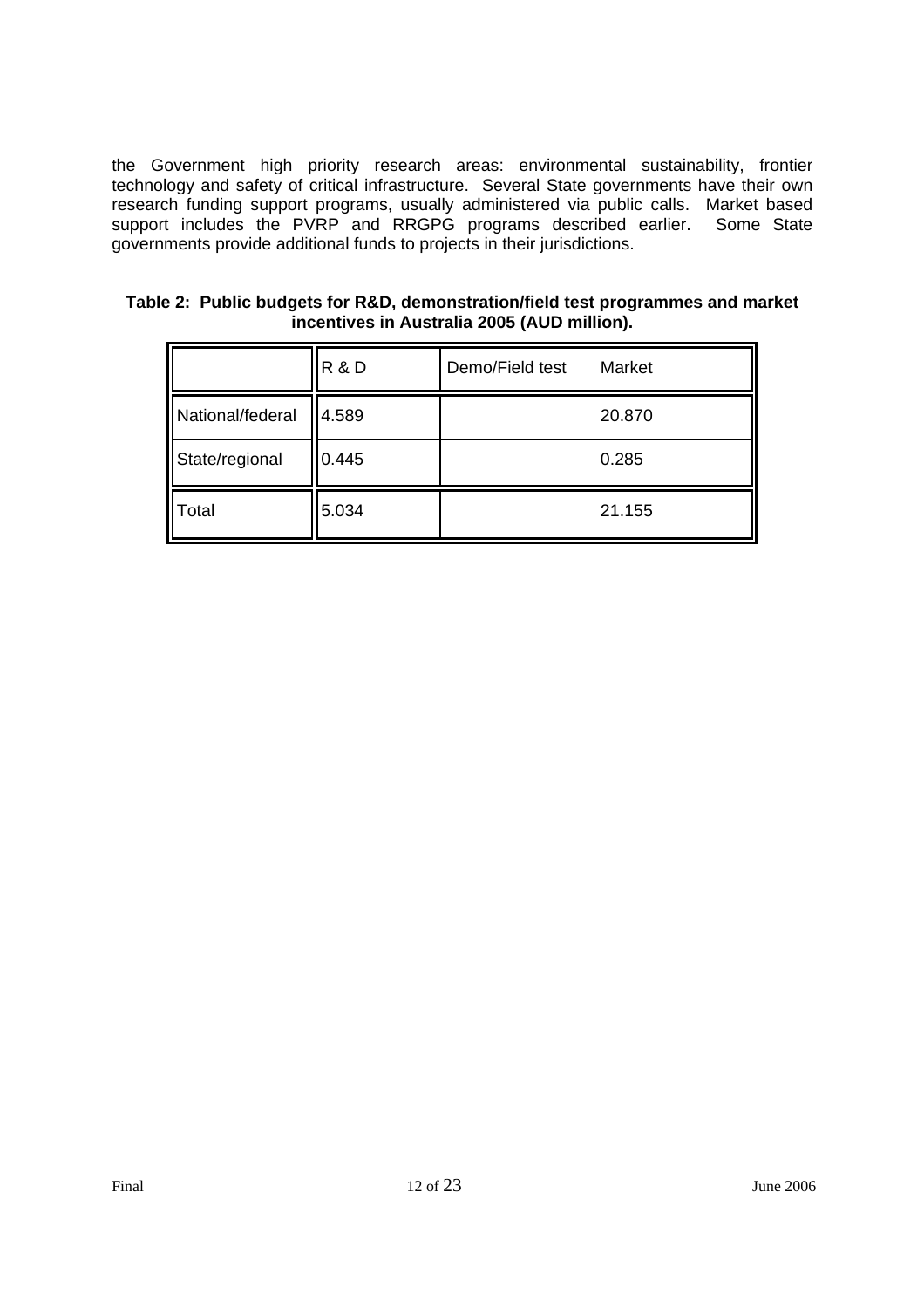## *3 Industry and growth*

## **3.1 Production of photovoltaic cells and modules**

Cell and Module manufacturing capacity and 2005 production are given in Table 3. There is no wafer manufacture in Australia.

| Table 3: Production and production capacity information for the year 2005 for each |
|------------------------------------------------------------------------------------|
| Australian manufacturer                                                            |

| <b>Cell/Module</b><br>manufacturer   (sc-Si, mc-Si, a- | <b>Technology</b><br>Si, CdTe) | Cell  | <b>Total Production (MW)</b> | Module Concentrators | <b>Maximum production</b><br>capacity (MW/yr)<br>Cell<br>Module<br>Concentrators |    |   |  |
|--------------------------------------------------------|--------------------------------|-------|------------------------------|----------------------|----------------------------------------------------------------------------------|----|---|--|
| <b>BP</b> Solar                                        | sc-Si                          | 2.91  | 0.38                         |                      | 50                                                                               | 10 |   |  |
| <b>BP</b> Solar                                        | $Imc-Si$                       | 32.62 | 6.33                         |                      |                                                                                  |    |   |  |
| <b>Concentrators</b>                                   |                                |       |                              |                      |                                                                                  |    |   |  |
| Solar<br><b>Systems</b>                                | sc-Si                          |       |                              | 0.43                 |                                                                                  |    | 5 |  |
| <b>TOTALS</b>                                          |                                |       | 6.72                         | 0.43                 | 50                                                                               | 10 | 5 |  |

a) General description of the main steps of the production process employed

 BP Solar: Cell fabrication from imported wafers, through to module fabrication as well as total system production.

b) Whether the manufacturer produces their own cells in-house or whether they are purchased on the international market, or both.

BP Solar: PV cells processed in Australia are made from imported wafers.

c) An indication of the amount of production exported.

 BP Solar: Cell exports for 2005 were 28.8 MW, 81% of total production. Module exports were 3.2 MW, 48% of production.

d) Availability of specially designed products

 BP Solar manufactures modules in the size range 70-180W. It also supplies home system kits to the local market in the range 0.5-2kW.

e) Details of module production capacity under construction at end of 2005 but not yet in production.

Origin Energy has installed a 5 MW pilot line for production of Sliver™ cells, which will begin production in 2006.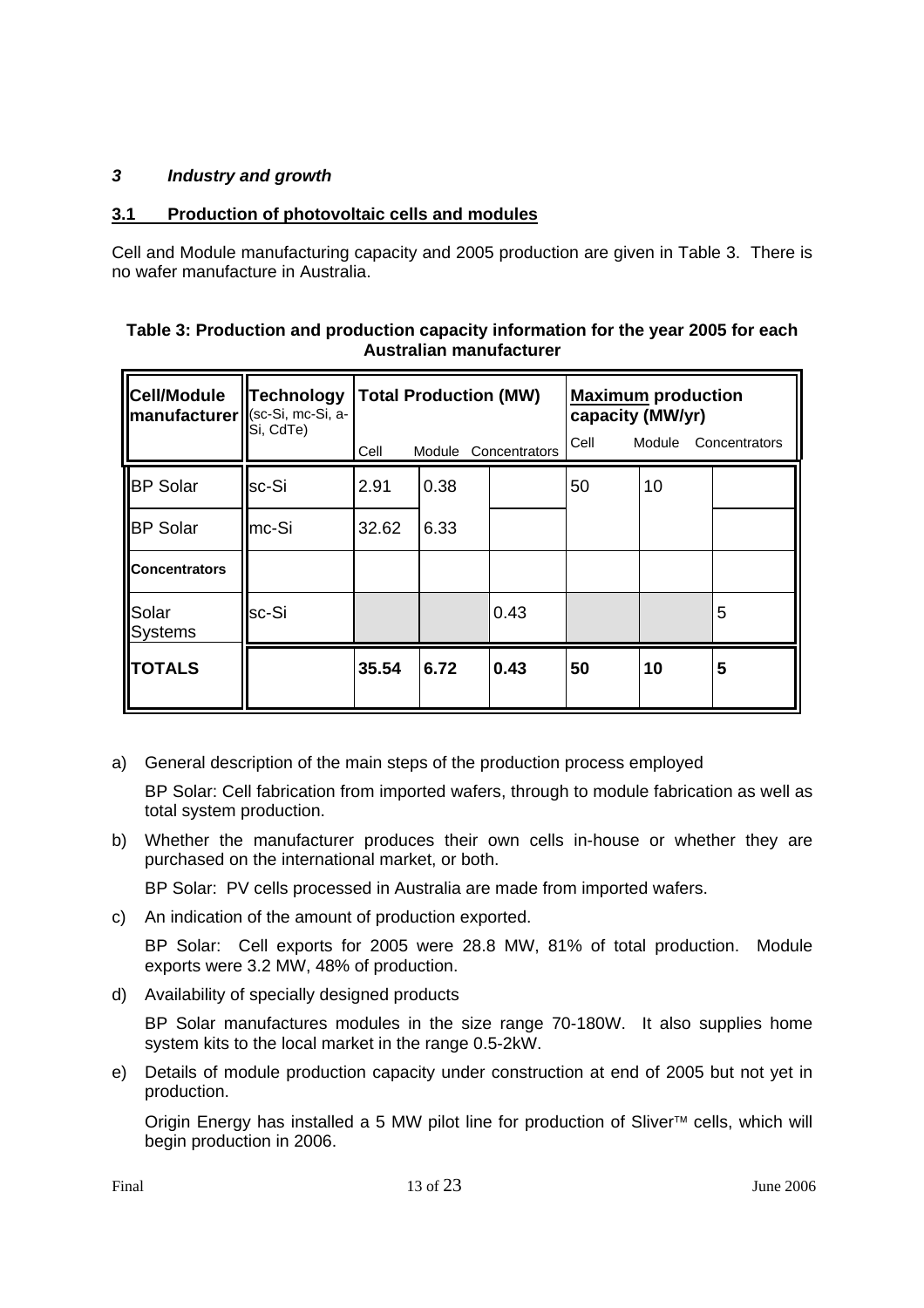f) Outlook for manufacturing and products, noting where changes in technology are anticipated, and the source of such information.

 Cell manufacturing at BP Solar is expected to increase to 50 MW, depending on wafer availability, with the major portion of product exported.

 Origin Energy's Sliver™ cells and modules will enter the market in late 2006 with trial product.

Table 4 shows that module retail prices in current Australian dollars over the past 11 years has remained essentially constant indicating that real prices have fallen more or less in line with inflation.

**Table 4: Typical module retail price trends (current AUD per Wp)** 

| <b>Year</b>                                | 1994 | 1996 | 1998 | 2000 | 2002 | 2004 | 2005 |
|--------------------------------------------|------|------|------|------|------|------|------|
| Module price(s):<br>$\blacksquare$ Typical |      | ີ    |      |      |      |      | ີ    |

Notes: These prices are as sold by module suppliers, but do not include system and installation costs. Module prices reflect international market prices, local manufacturing and distribution costs and exchange rates.

## **3.3 Manufacturers and suppliers of other components and systems**

Balance of system component manufacture and supply is a critical part of the PV system value chain. There are a number of Australian manufacturers of inverters, battery charge controllers and inverter/chargers, particularly catering for the off-grid system market, including Selectronics, Plasmatronics, Latronics and Solar Energy Australia. Some of these manufacturers also supply inverters suitable for grid interconnection, although the industry is constantly looking for new ideas, improved products and reduced prices. Inverter prices range from AUD 1-2 per W.

Although some battery components are made in Australia, only a few manufacture complete solar batteries. These include Exide's Energystore products and Battery Energy's Suncycle range. Battery Energy, in conjunction with the Commonwealth Scientific & Industrial Research Organisation (CSIRO), has also developed a new solar gel battery, Sungel.

There is an increased interest in the use of trackers for off-grid pumping and power supply systems. Passive gas and electronic controlled trackers are used and expect to increase power output by up to 40% compared with non-tracked systems.

As the PV component market becomes more global, expertise is increasingly being built up at the systems design level. There a several hundred companies around Australia which distribute and install solar systems. A number of these have now become significantly sized systems houses, providing products and systems for a range of applications in Australia and worldwide. These include:

**Solar Sales**, a Western Australian based company, celebrates its 25th year in the renewable energy industry in 2006. The company designs, supplies and installs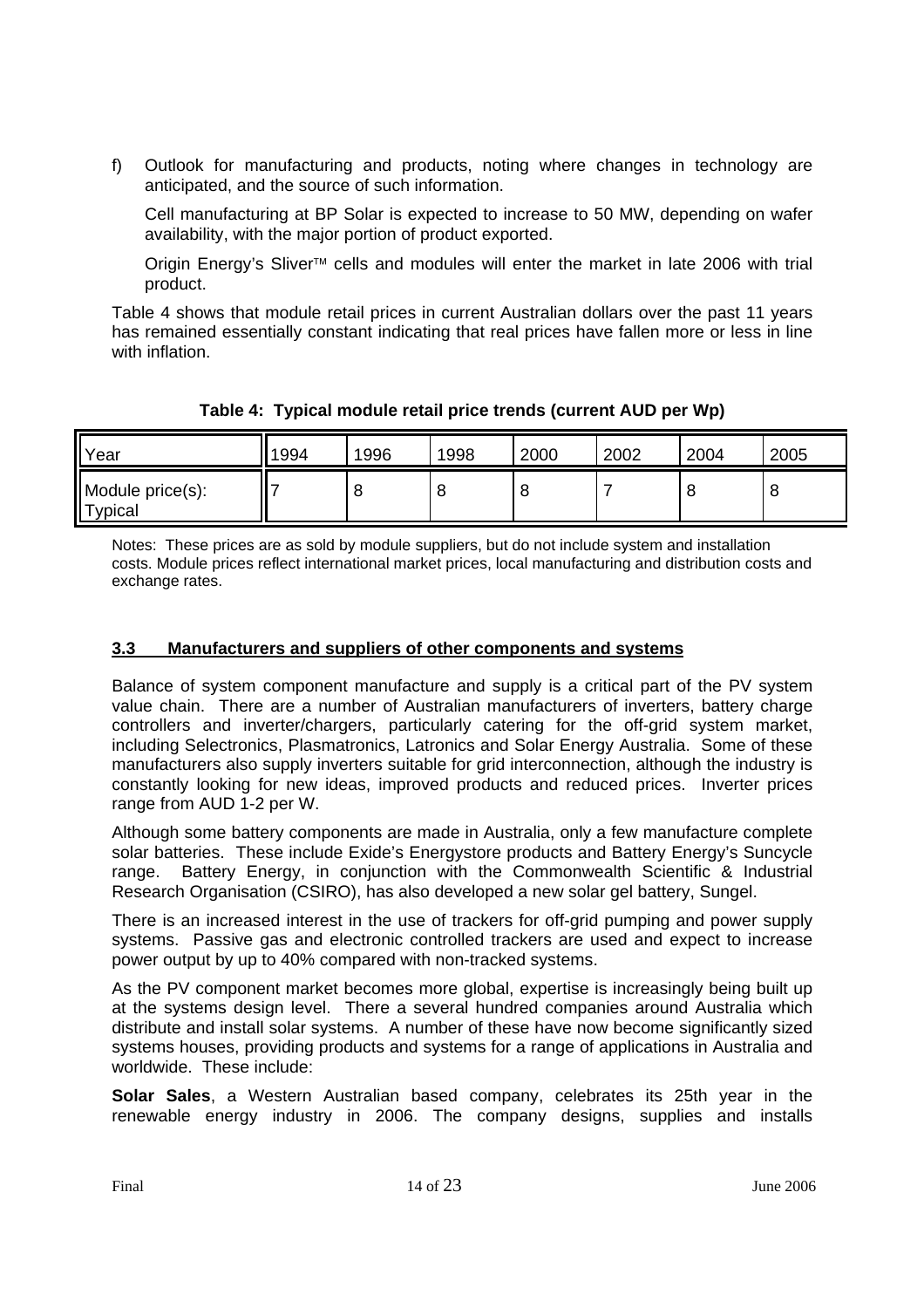predominately in the industrial and commercial sector, with a growing distribution network both in Australia and key overseas markets.

Victorian based **Going Solar** has been operating since 1978 and has grown to become a Renewable Energy and Sustainable Living specialist company with Retail, Wholesale, Projects, Environmental and Consulting Divisions.

In South Australia, the **Solar Shop** designs and installs off-grid and grid connected renewable energy systems of all types.

**Conergy**, one of the largest international solar systems houses has recently established an office in Australia, particularly with the aim of developing the local grid market, but also with an interest in solar water heaters and off-grid systems.

**Bushlight** is an organisation established to provide sustainable energy services to remote aboriginal communities. It has developed educational materials, technical solutions, customer interactive displays and energy management units relevant to its client base. One of its recent developments is a modular, scalable renewable energy power supply system consisting of an equipment enclosure that houses solar regulators, an inverter and all electrical control equipment in a high quality, dust free, temperature controlled cabinet. The enclosures have been tested to ensure they maintain acceptable temperatures under all possible operating conditions. The Bushlight systems can supply loads between 2 and 32 kWh per day, with provision for a diesel generator to cater for higher loads if required. Bushlight has also developed an energy management unit (EMU) for use in conjunction with the modular renewable energy systems. EMUs are installed at each residence in a community and place a daily limit on the amount of energy each house can draw from the central system. This protects the system from overuse by any one house and ensures supply is maintained for the whole community. Once the daily limit is reached, power is cut to all but essential loads (refrigeration, lights and smoke detectors). Other loads are reconnected once the system is reset at midday each day.

**Grundfos Australia** is trialling its SQFlex solar powered submersible well pump in outback Australia as a low maintenance, OH&S friendly, robust alternative to traditional windmills.

**Mono Pumps** continues an extensive R&D program in developing complete PV pumping systems aimed primarily at the agricultural market for stock watering. Development focuses on improving reliability, system efficiency and addition of 'value-add' options for pumping systems.

### **3.4 System prices**

Table 5 provides typical turnkey prices (excluding Goods and Services Tax) per Wp for various categories of installation. Prices do not include recurring charges after installation such as battery replacement or operation and maintenance. Additional costs incurred due to the remoteness of the site or special installation requirements are also not included, although these are difficult to separate from system costs in some instances.

Trends in the turnkey prices of small off-grid systems are provided in Table 5a and of residential grid connected systems in Table 5b.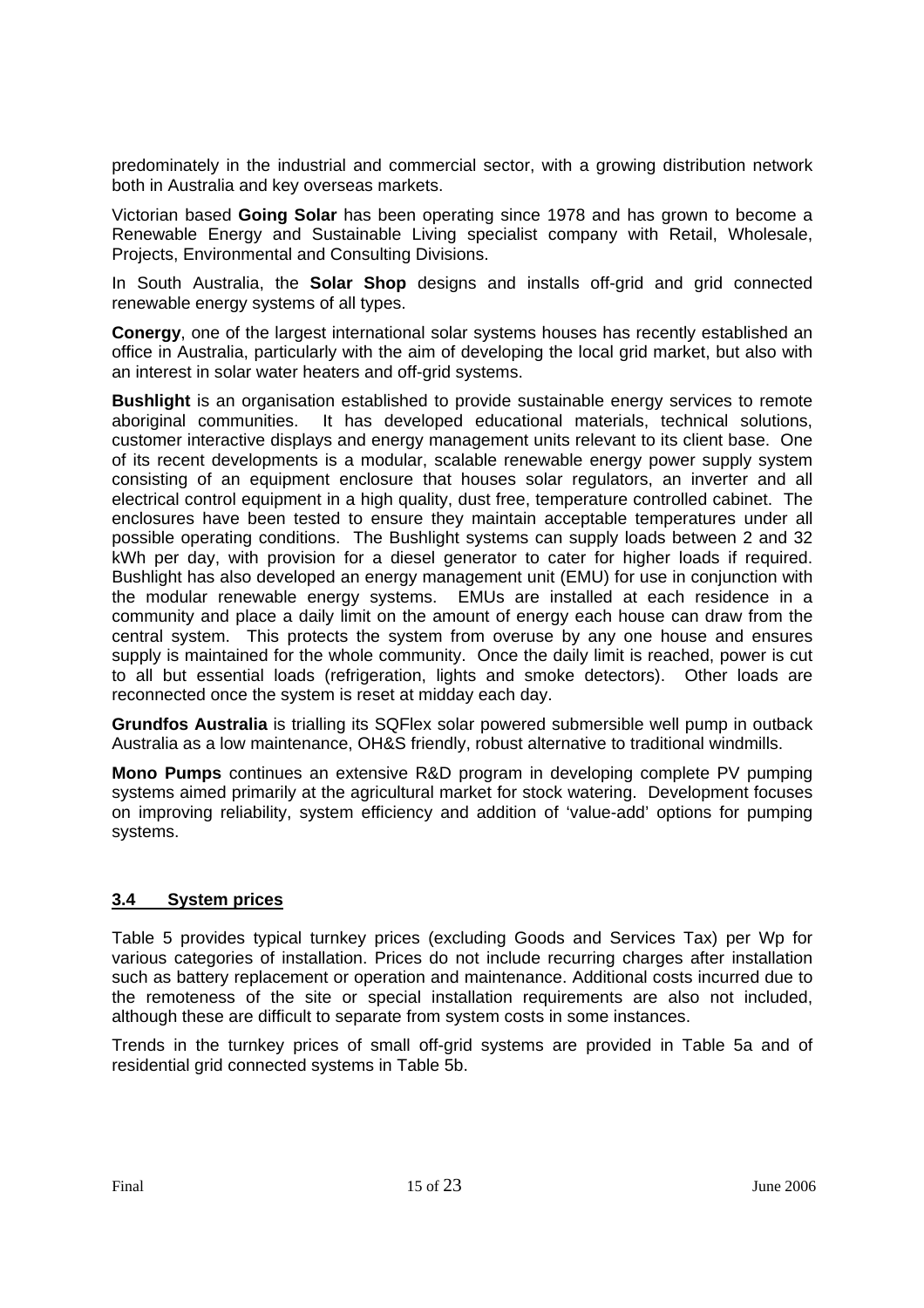| Category/Size             | Typical applications in your country and<br>brief details | Current prices per W<br>(to one decimal point) |
|---------------------------|-----------------------------------------------------------|------------------------------------------------|
| OFF-GRID                  |                                                           | 22                                             |
| Up to 1 kW                |                                                           |                                                |
| OFF-GRID                  |                                                           | 19                                             |
| $>1$ kW                   |                                                           |                                                |
| GRID-<br><b>CONNECTED</b> | For example: 1-3 kW roof-mounted<br>system, if available  | $12 - 14$                                      |
| Specific case             |                                                           |                                                |
| GRID-<br><b>CONNECTED</b> |                                                           | $10 - 12$                                      |
| Up to 10 kW               |                                                           |                                                |
| GRID-<br>CONNECTED        |                                                           | 10                                             |
| $>10$ kW                  |                                                           |                                                |

## **Table 5: Turnkey Prices of Typical Applications**

## **Table 5a: Australian trends in typical system prices (current AUD) for off-grid applications up to 5 kWp**

| <b>YEAR</b> |    | 1993   1994   1995 | 1996   1997 |    |    | 1998   1999   2000   2001 |    | 2002   2003 |    | 2004   2005 |
|-------------|----|--------------------|-------------|----|----|---------------------------|----|-------------|----|-------------|
| Price /Wp:  | 24 | 22                 |             | 30 | 30 |                           | 22 | 20          | 20 | 20          |

## **Table 5b: Australian trends in typical system prices (current AUD) for grid applications up to 5 kWp**

| <b>YEAR</b> | 1993 | 1994 1995 | 1996 | 1997 | 1998 | 1999 | 2000 2001 | 2002 | 2003 | 2004 | 2005 |
|-------------|------|-----------|------|------|------|------|-----------|------|------|------|------|
| Price /Wp:  |      |           |      |      |      |      |           |      |      |      |      |

### **3.5 Labour places**

The following provides an estimate of labour places in the key sectors involved with PV. Data is from key organisations and from available reports.

a) Research and development (not including companies); 100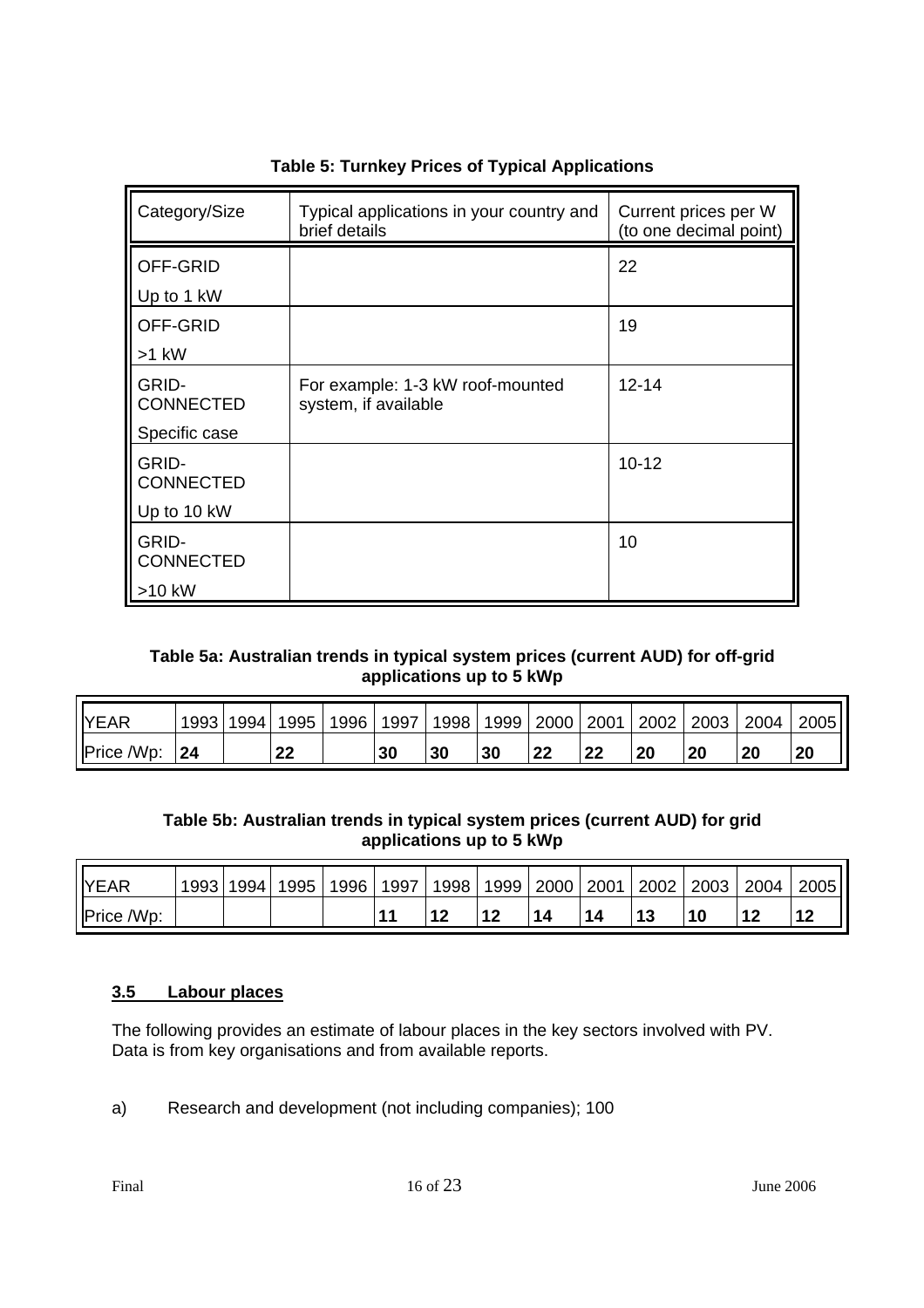- b) Manufacturing of products throughout the PV value chain from feedstock to systems, including company R&D; 420
- c) All other, including within electricity companies, installation companies etc.
	- c1) Distributors of PV products; 400
	- c2) System and installation companies; 400
	- c3) Utilities and government; 30

## **3.6 Business value**

Table 6 provides an estimate of the value of PV business in Australia in 2005. As the use of imported components increase, the net value to Australia of the PV business is being reduced.

| Sub-market                                         | <b>Capacity</b><br>installed in<br>2005 (kW) | Price per W          | Value<br><b>AUD million</b> | <b>Totals</b><br><b>AUD million</b> |
|----------------------------------------------------|----------------------------------------------|----------------------|-----------------------------|-------------------------------------|
| Off-grid<br>domestic                               | 2870                                         | 19                   | 54.5                        |                                     |
| Off-grid<br>non-<br>domestic                       | 3430                                         | 22                   | 75.5                        |                                     |
| Grid-connected<br>distributed                      | 1450                                         | 12                   | 17.4                        |                                     |
| Grid-connected<br>centralized                      | 530                                          | 10                   | 5.3                         |                                     |
|                                                    |                                              |                      |                             | 153                                 |
| <b>Export of PV products (cells, modules)</b>      | 132                                          |                      |                             |                                     |
| Import of PV products (wafers, modules, inverters) | -118                                         |                      |                             |                                     |
|                                                    |                                              | Value of PV business |                             | 167                                 |

## **Table 6: Value of PV business**

**Note:** The value of exports may be higher, depending on BOS components and services provided from Australia.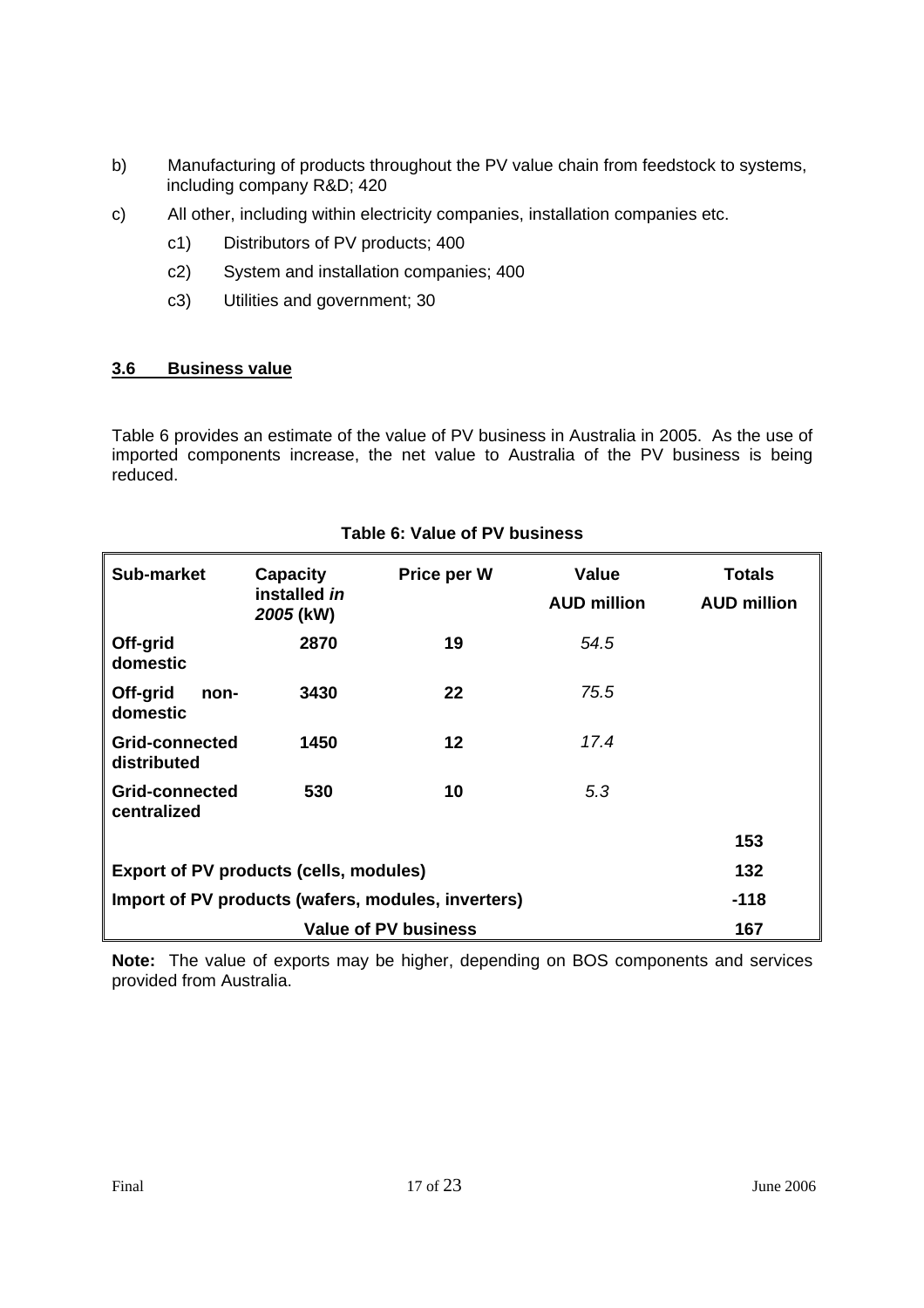# *4 Framework for deployment (Non-technical factors)*

## **4.1 New initiatives**

### a) Solar Cities

The Australian Government's Solar Cities initiative has stimulated interest in PV, and sustainable energy options more generally, from sectors which have not previously been especially active in the area, such as financial services and local government or, in the case of utilities, which have been active in the past but not been able to pursue useful deployment recently. Consortia were formed to bid for the Solar City funding and comprise a mix of PV companies, banks, local governments, utilities and research groups. The Commonwealth Government is currently evaluating 11 bids from which 4 Solar Cities will be chosen. They will share AUD75 million over 7 years and are expected to include new PV deployment strategies. It is hoped that the interest generated and the knowledge of PV which has been developed within the Consortia will remain even with the unsuccessful bids, thus facilitating new PV deployment strategies in the long term.

### b) Utility perception of PV

The rapid growth in electricity demand, and particularly in peak load demand, is dominating utility planning in Australia at present. Increased air conditioner use is the major contributor to both these trends, but particularly to the increase in peak demand. These developments have an indirect bearing on utility attitudes to PV. At substations where PV can be shown to generate during times of peak demand, there is likely to be utility interest. Nevertheless, PV remains a high cost option and there has been no discussion so far on possible utility incentives for PV installation.

At the same time, plans are underway for a national energy regulator to replace the 7 State and Territory regulators. This would encourage more consistent approaches to energy sector regulation in future, and hence to standardisation of procedures, but may not see any direct benefits for PV.

Plans are also underway to progressively roll out interval meters across all customer groups. This would allow utilities to introduce time of use tariffs which may place a higher value on daytime power generation. At present PV's daytime generation profile is not rewarded in the market. Whether or not net metering of small PV systems would continue under time of use tariffs is uncertain. As competition increases in retail markets and margins reduce, some utilities are already removing net metering arrangements and reducing the energy buy-back rates for PV generated in excess of customer demand. With restrictions placed by energy regulators on electricity tariff increases, discretionary expenditure on options such as PV is likely to reduce with time.

## **4.2 Indirect policy issues**

The following summarises policy initiatives which may influence the implementation of PV power systems in Australia:

a) international policies affecting the use of PV Power Systems;

The current tight world market for PV, caused in part by the large demand from Germany, is making it increasingly difficult for Australian manufacturers and distributors to source PV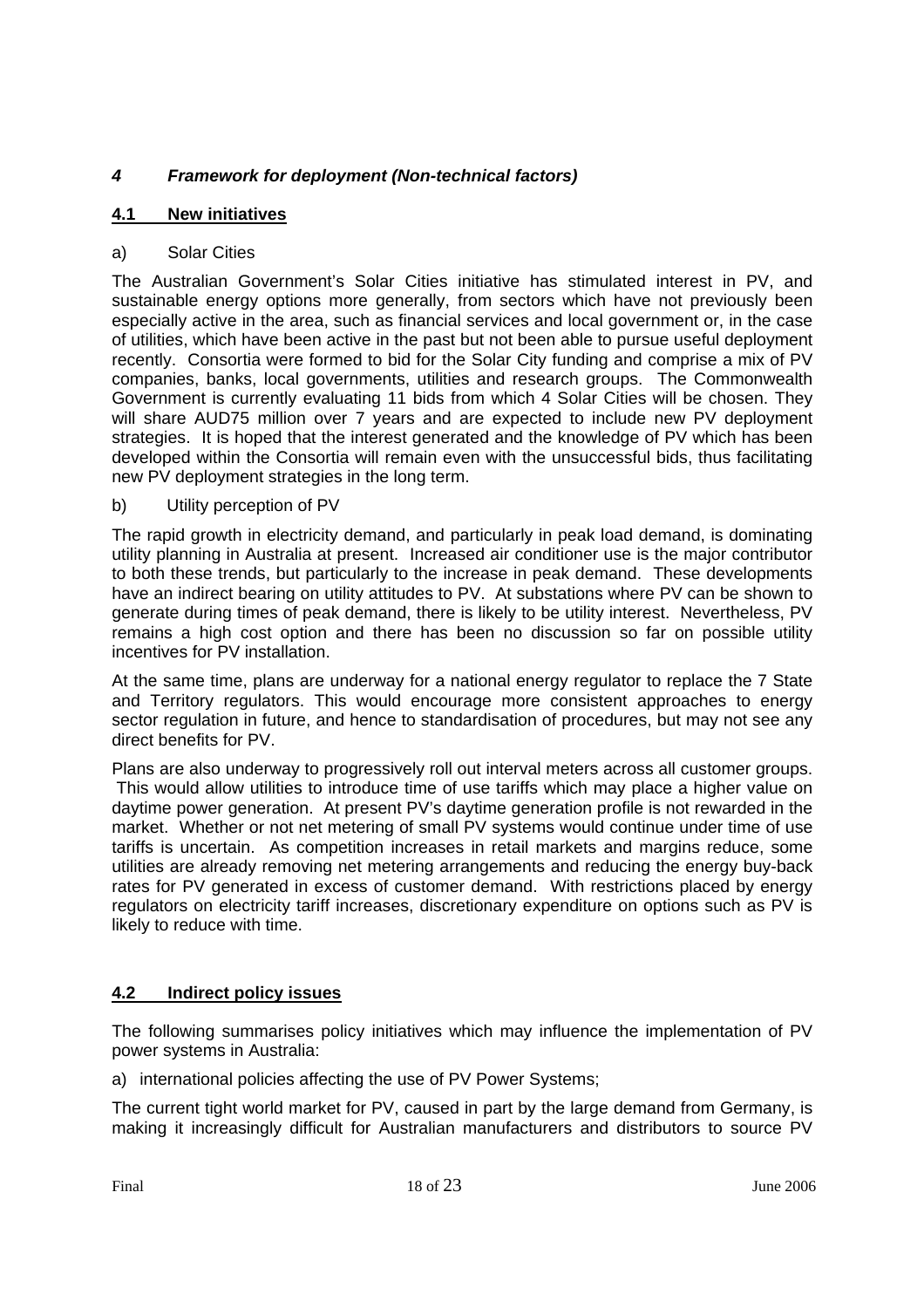wafers and modules, since the local market is very small. This situation may worsen in 2006, but will hopefully improve after that as silicon supplies improve and as new manufacture begins from the Origin Sliver cell plant.

Ambitious PV programs in countries around Australia, including Japan, China, India, Malaysia, provide a ready market for Australian technology, products and expertise, even though the local market remains small.

### b) the introduction of any favourable environmental regulations;

The Victorian State Government is proposing to introduce a State based mandatory renewable energy target, to extend the current Commonwealth government scheme which is now essentially fully committed. It is difficult to know at this stage whether or not PV would benefit from such a scheme. The current MRET has not been a particularly strong driver for PV. Nevertheless, increased utility uptake of renewables, and the improved public awareness which accompanies this, provides benefits to all technology groups.

### c) taxes on pollution (e.g. carbon tax);

The State governments are currently exploring the possibility of introducing an emissions trading scheme at State level and are preparing a discussion paper on the structural options available. Of particular interest would be schemes which built on the existing greenhouse gas abatement scheme already operating in NSW.

d) national policies and programmes to promote the use of PV in foreign non-IEA countries.

Australia has joined with the USA, Japan, South Korea, India and China in an Asia-Pacific Partnership on Clean Development and Climate (AP6) which is to develop and demonstrate a range of strategies to improve energy security, reduce local air pollution and reduce greenhouse gas emissions in the region. The 6 countries are responsible for approximately half the world's GDP and greenhouse emissions and have just under half the world's population. The Partnership will focus on expanding investment and trade in cleaner energy technologies, goods and services in key market sectors. The Partners have approved eight public-private sector task forces covering: (1) cleaner use of fossil energy; (2) renewable energy and distributed generation; (3) power generation and transmission; (4) steel; (5) aluminium; (6) cement; (7) coal mining; and (8) buildings and appliances. Details are not yet available but it is understood that opportunities for demonstration of PV and other renewables will be explored.

Australia also has a bilateral climate change partnership with China which includes improving Australian renewable energy business opportunities in China and developing renewable energy training programmes.

## **4.3 Standards and codes**

### *4.3.1 AS/NZS 5033:2005 "Installation of photovoltaic (PV) arrays" (May 2005)*

This Standard was produced by Joint Standards Australia/Standards New Zealand Committee EL-042, Renewable Energy Power Supply Systems and Equipment with the assistance of the Australian Greenhouse Office (AGO) and the University of NSW.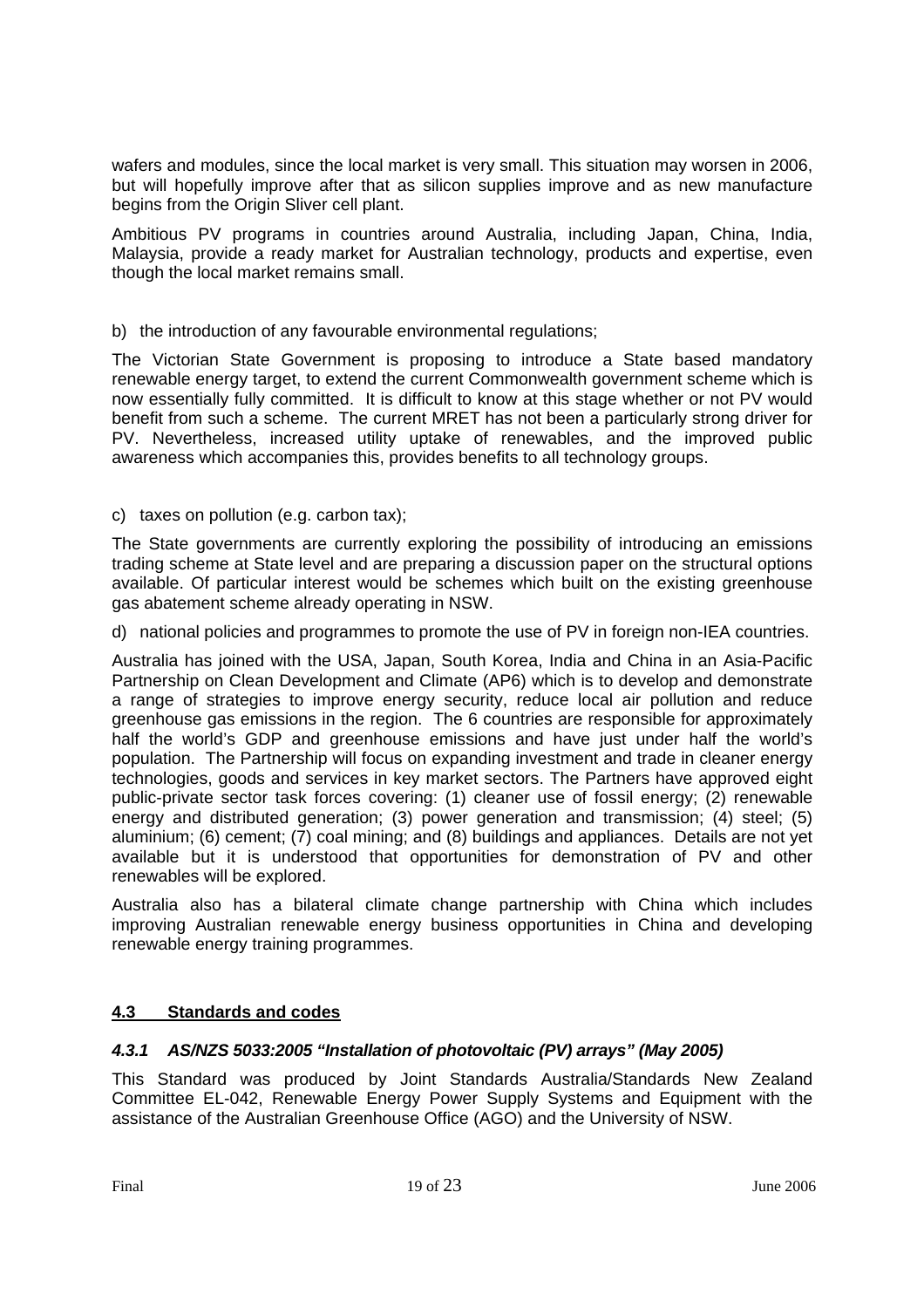The objective of this Standard is to provide guidance for installers of photovoltaic arrays. The standard includes comprehensive installation, safety, wiring, earthing, general construction requirements and protection requirements for PV arrays, including a set of informative appendices which include an extensive set of case studies giving examples of how to achieve compliance with the standard for a number of example systems.

# *4.3.2 AS4777 -2005 "Grid connection of energy systems via inverters"*

This standard was revised and re-published in May 2005. The standard is in three parts:

- Part 1- Installation requirements
- Part 2- Inverter requirements
- Part 3- Grid protection requirements

## *4.3.3 Revision of AS 4509 "Stand Alone Power Systems" Parts 1-3*

Australian Standards Committee EL42 is currently reviewing and revising this standard. It covers design, installation and maintenance of stand alone power systems. The standard is being carefully aligned with the Australian Wiring rules (AS/NZS 3000) and a new revision of AS/NZS 3000 will cross reference the new revised AS/NZS 4509.

## *4.3.4 ResLab Achieves NATA Accreditation*

ResLab, the renewable energy systems testing laboratory at Murdoch University's Research Institute for Sustainable Energy (RISE), has now been accredited by the National Association of Testing Authorities, Australia (NATA) for performance testing of inverters.

The NATA accreditation is part of ResLab's program to support Australia's renewable energy industry. Obtaining the accreditation has involved the development of a quality system that complies with the requirements of AS/IEC/ISO17025-1999 the accreditation standard. This has included the development of procedures and techniques, staff training and the documentation of many of the laboratories activities. Although this initial accreditation is for inverters, ResLab is aiming to expand this accreditation to other products and for testing to international standards. Typically, these accreditations provide industry with the ability to improve their products and make them more competitive, thus providing access to new national and international markets.

ResLab is committed to providing independent high quality testing services to the renewable energy industry and specialises in testing inverters, remote area power supply (RAPS) systems and balance of system (BOS) components, solar home systems and battery charge controllers for solar photovoltaic (PV) systems. The laboratory is actively involved in standards development for solar photovoltaic systems and wind turbines, aimed at improving the reliability of renewable energy systems.

ResLab was established in 2003 and is supported by funding provided by the Australian Greenhouse Office (AGO through the Renewable Remote Power Generation Program (RRPGP), which is administered in Western Australia by the Office of Energy, and the Renewable Energy Commercialisation Program.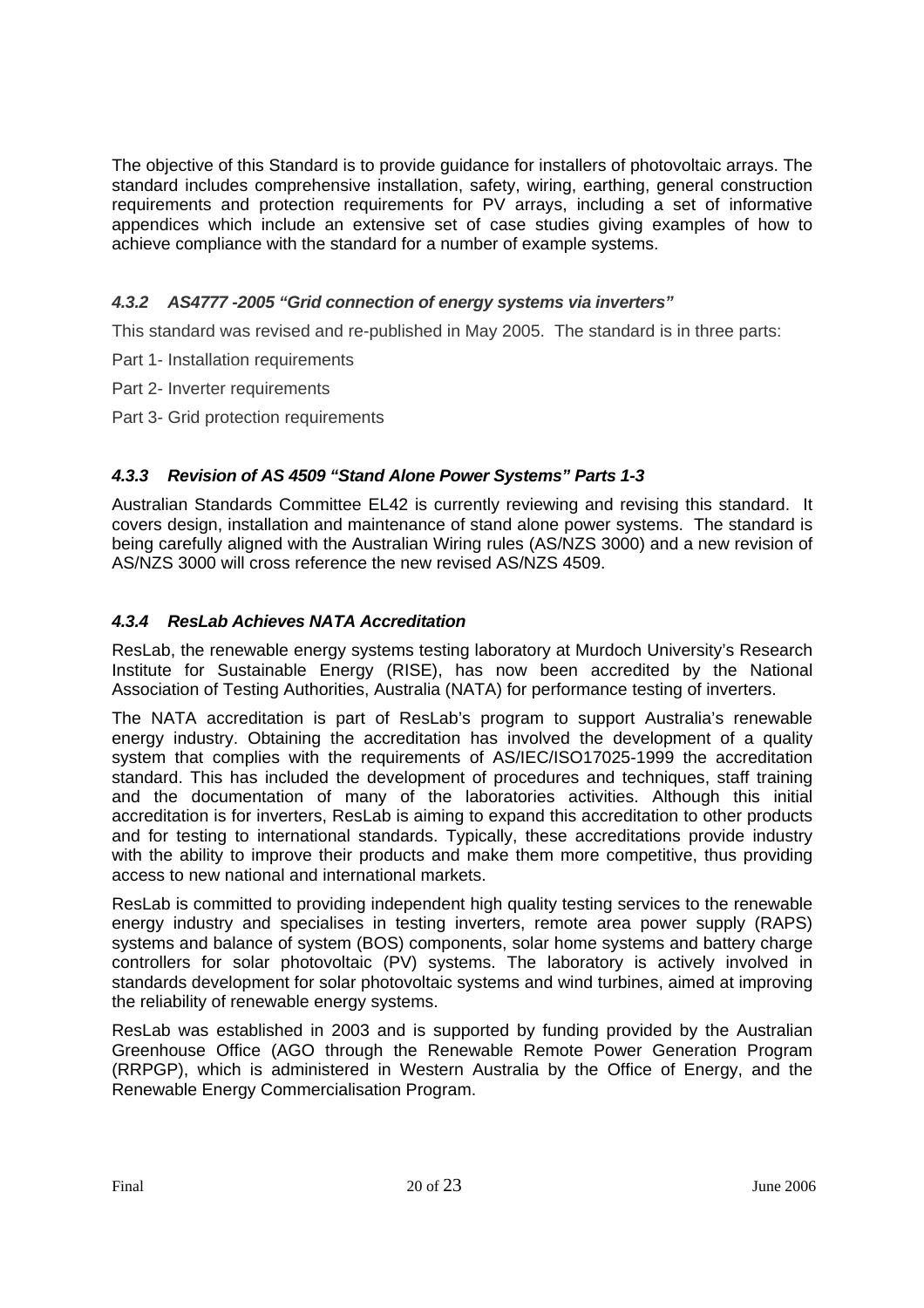# *5 Highlights and prospects*

a) Details from industry of planned increases in PV module production capacity

BP Solar is the major PV manufacturer in Australia and expects to maintain its current production capacity of 50 MW for the immediate future.

Origin Energy expects to begin pilot production of its Sliver cell technology and will consider large scale manufacture in future. In 2005 it released prototype 40, 70 and 140 W modules and received an AUD 5 million grant from the Commonwealth Governments Renewable Energy Development Initiative to continue its commercialisation trials.

### b) Any developments in technologies

Australia remains a leader in research and development of PV technologies. In 2006, a crystalline thin film technology developed in Australia is to enter commercial production by CSG Solar in Germany and the Sliver cell technology is to enter pilot production by Origin Energy in Adelaide. Patents for a number of new and improved technologies and production processes continue to be developed and licensed to Australian and international companies.

Chinese based PV manufacturer, Suntech Power, which is a joint Chinese - Australian company, continues to improve its production processes in cooperation with Australian researchers. Suntech Power floated on the New York stock exchange in December 2005 and its stock price is currently about twice the listing price. The company has been awarded the contract to supply 130 kW of PV for the Beijing Olympic Stadium.

With a weak local market, Australian companies and researchers are likely to continue to look internationally for commercialisation of their technologies.

### c) Long term targets for installed PV power capacity, or future energy scenarios.

In 2005 the Australian Bureau of Agricultural and Resource Economics released its long term projections of energy demand and supply for Australia to 2030. It forecasts overall energy demand growing at 2.1% per annum and renewable electricity by 2.4% per year, although largely from biomass and wind. Despite Australia's vast solar resources and world leading technology, PV remains an expensive option when viewed purely on the basis of kWh produced. However, it is hoped that the Solar Cities trials and work being done by the PV industry will better document the values of daytime generation, distributed generation potential, rapid deployment, consumer acceptance and low security risk, compared with carbon sequestration and storage, nuclear or other low carbon options being considered in Australia.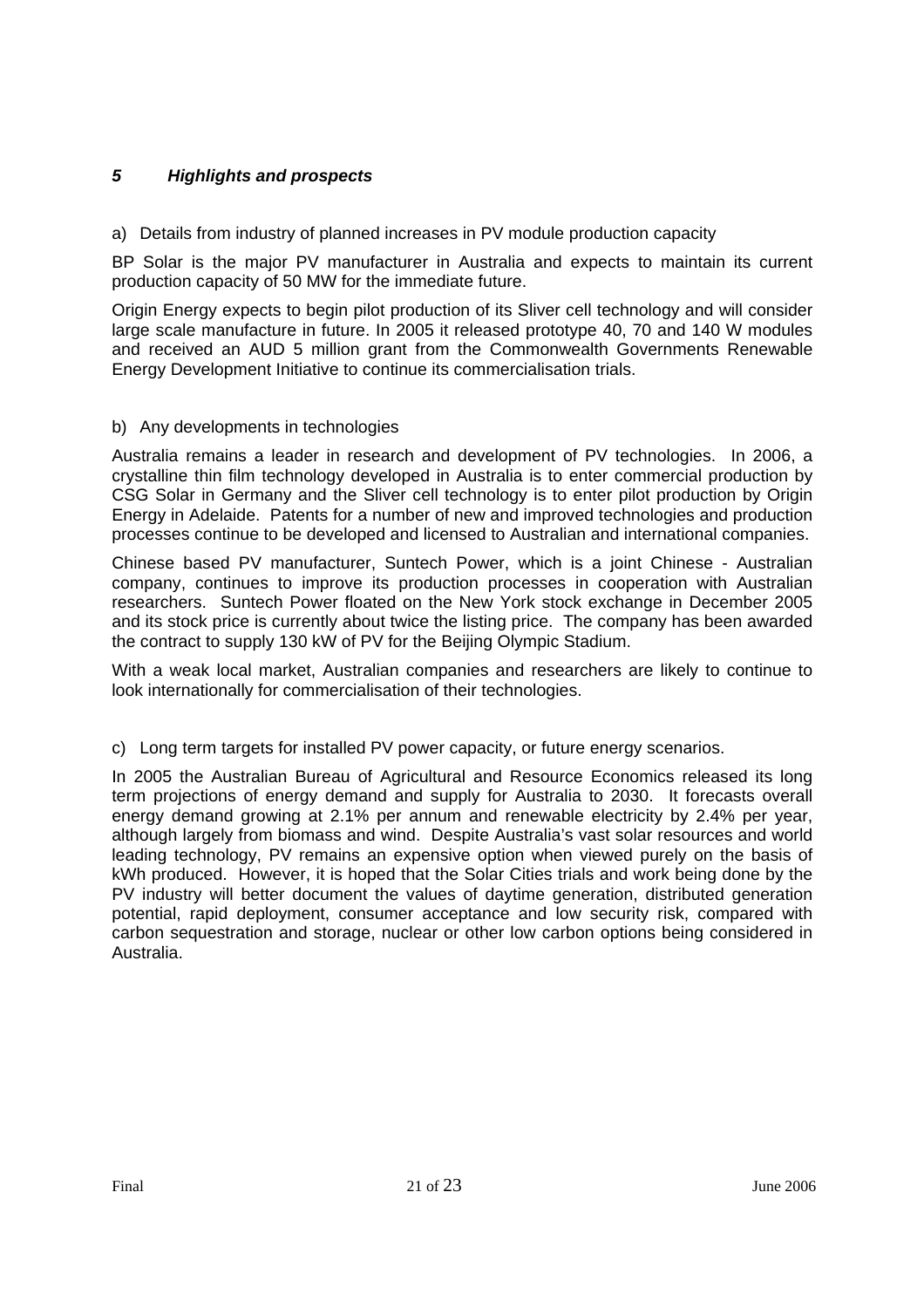## *Annex A Method and accuracy of data*

When preparing the **Trends** report, it is necessary to know the accuracy of the data provided in the NSRs. Therefore, in this Annex please give:

a) A summary of the methods used to gather, process and analyse the data given in the NSR.

Most data is gathered directly from industry, government agencies and research groups. Other information is taken from annual reports and other publications.

b) An estimate of the accuracy of the data if this is worse than 10 %. The accuracy can be given as a tolerance (either 20kW  $\pm$  20% or 20kW  $\pm$  4 kW) or as a range (e.g. 16kW to 24kW).

Data in Table 1 is probably accurate to ±100kW.

- c) If a country cannot provide the necessary data please give the reason here.
- Businesses are reluctant to disclose information on sales, costs or prices.
- It is difficult to separate out sales, which may be on a long term project basis, from installations actually occurring in any one year.
- It is difficult to separate out component and system costs from overall project costs, since tenders may be on the latter basis and include provision for transport, installation and after sales service.